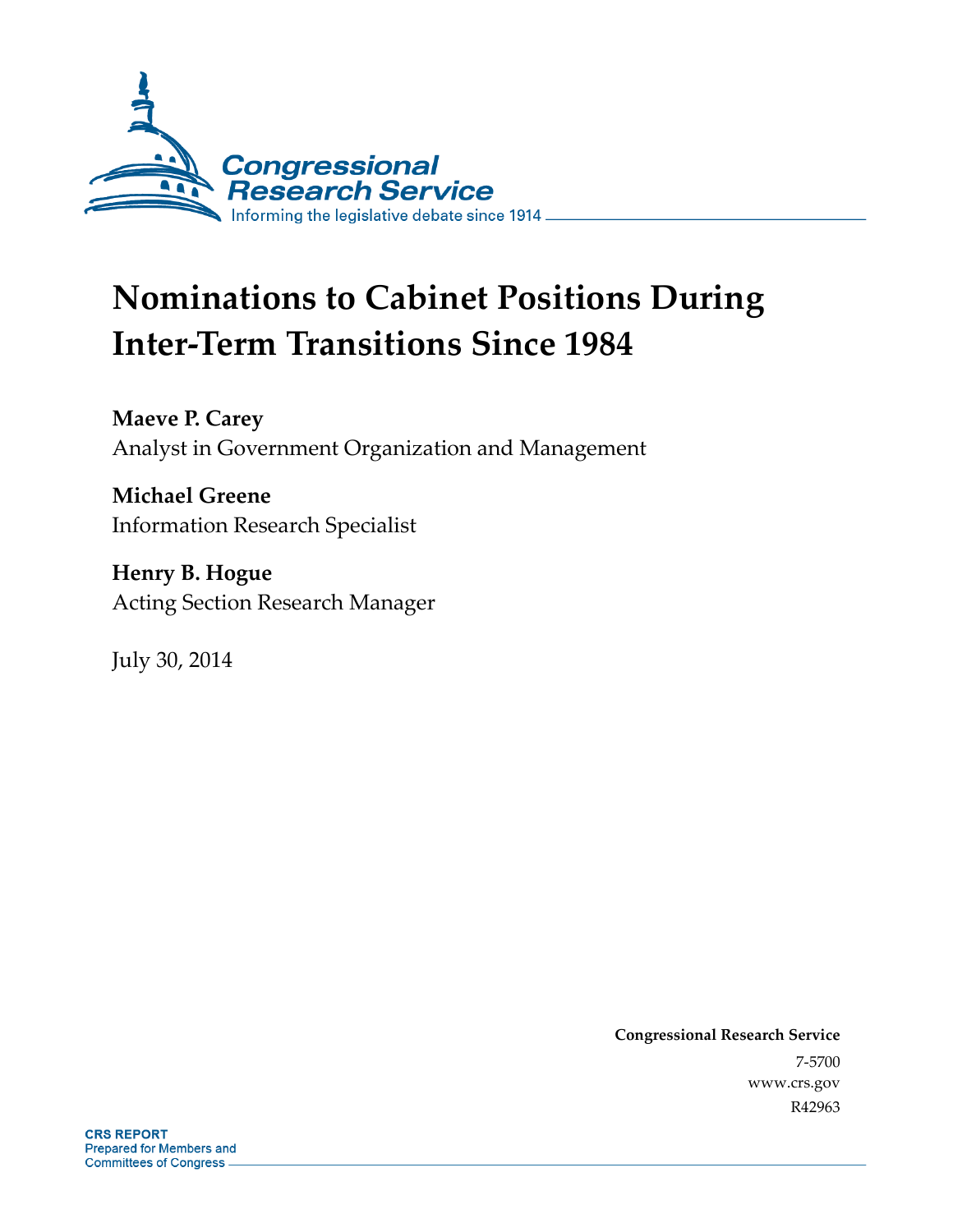## **Summary**

Under the Constitution, high-level leadership positions in the executive branch are filled through appointment by the President "by and with the Advice and Consent of the Senate." These posts include most of the approximately two dozen that form the President's Cabinet, which is an institution established by custom, rather than by law. In recent decades, it has become customary for each two-term President to reshuffle his Cabinet during the inter-term transition—the transition that takes place at the end of a President's first term in office and beginning of his second term. Typically about half the Cabinet members change during this transition period.

The appointments process for Cabinet and other advice and consent positions is generally considered to have three stages. In the first stage, the White House selects and clears a prospective appointee before sending a formal nomination to the Senate. In the second stage, the Senate initially relies on its committees to investigate each nominee and conduct hearings before taking up and deciding whether to approve the nomination. The Senate historically has confirmed most, but not all, Cabinet nominations. In the final stage of the appointments process, the confirmed nominee is given a commission bearing the Great Seal of the United States and signed by the President.

Since 1984, four two-term Presidents—Ronald W. Reagan, William J. Clinton, George W. Bush, and Barack H. Obama—made 48 nominations to Cabinet positions during inter-term transitions. For the purposes of this report, CRS considered an inter-term nomination to be one made between November 1 of each President's reelection year and December 31 of the first year of his second term. In total, the Senate confirmed 46 of these 48 nominations; two nominations submitted by President Clinton were withdrawn during Senate consideration.

The duration of the appointments process, including the pace of Senate consideration, of these Cabinet nominations during inter-term transitions varied considerably. The mean (average) number of days elapsed from Senate receipt of Cabinet nominations during inter-term transitions to final action was 34.8. The median number of days from receipt to final action was 32.5. The **Appendix** of this report lists the data used to calculate these statistics.

As measured from the date of receipt in the Senate until the date of confirmation, the inter-term Cabinet nomination under Senate consideration for the shortest period was President Obama's nomination of former Senator John F. Kerry to be Secretary of State in 2013, which was confirmed after seven days. The nomination under Senate consideration for the longest period was President Obama's nomination in 2013 of Regina McCarthy to be Administrator of the Environmental Protection Agency, which was confirmed after 133 days.

Another method of measuring the duration of the appointments process during inter-term transitions is to measure the number of days elapsed using, as a starting point, the date of the President's announcement of his intention to nominate the individual, rather than receipt of the nomination in the Senate. The mean (average) number of days elapsed using this methodology was 61.6, and the median was 53.0.

This report will be updated as events warrant.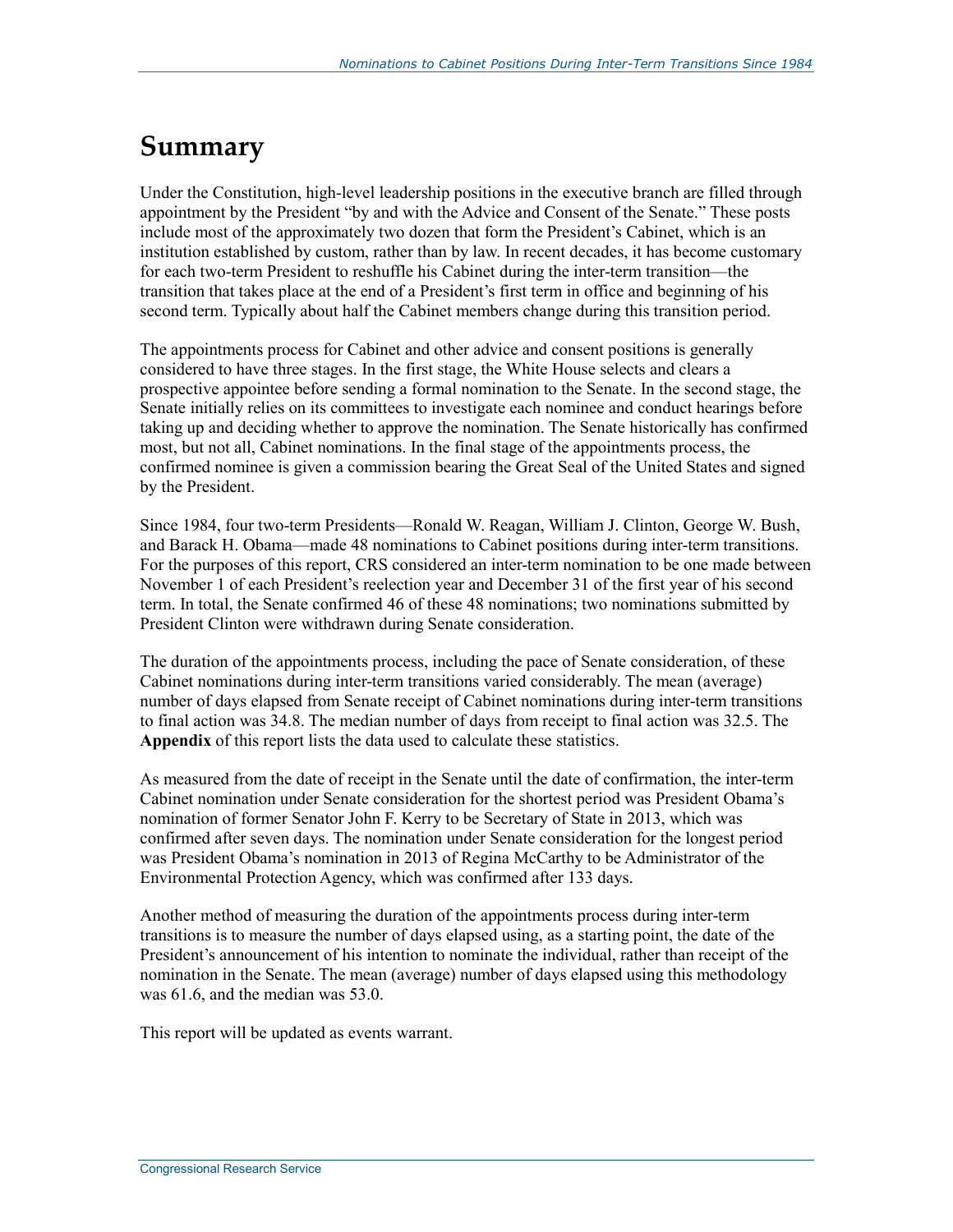## **Contents**

### **Tables**

| Table 2. Duration of Cabinet Nominations During Inter-Term Transitions Since 1984, by   |  |
|-----------------------------------------------------------------------------------------|--|
| Table A-1. Nominations to Cabinet Positions During Inter-Term Transitions Since 1984 12 |  |
| Table A-2. Duration of Nominations to Cabinet Positions During Inter-Term Transitions   |  |

## **Appendixes**

| Appendix. Data for Nominations to Cabinet Positions During Inter-Term Transitions |  |
|-----------------------------------------------------------------------------------|--|
|                                                                                   |  |

### **Contacts**

|--|--|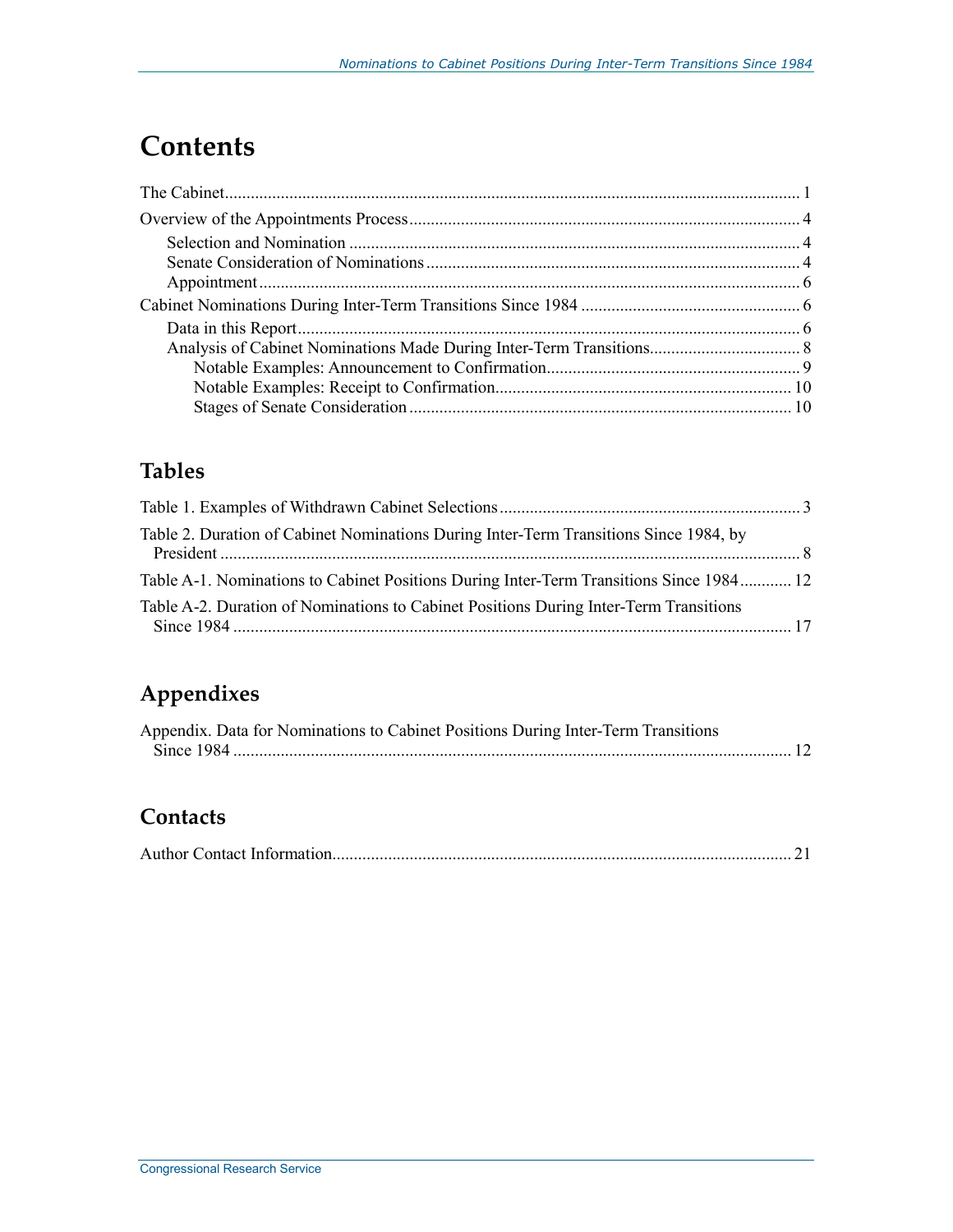nder the Constitution, high-level leadership positions in the executive branch are filled through appointment by the President "by and with the Advice and Consent of the Senate."<sup>1</sup> These posts include most of the approximately two dozen that form the Inder the Constitution, high-level leadership positions in the executive branch are fille through appointment by the President "by and with the Advice and Consent of the Senate."<sup>1</sup> These posts include most of the approxim President's policies and the leadership of federal departments and agencies, they are usually among the first to be filled at the outset of a new Administration.<sup>2</sup> The President may nominate individuals to fill these posts at any point during his time in office, however. From time-to-time, Presidents have made new Cabinet appointments in the midst of a term in response to unexpected resignations or deaths.

In recent decades, it also has become customary for each two-term President to reshuffle his Cabinet during the inter-term transition—the transition that takes place at the end of a President's first term in office and beginning of his second term. This process of filling Cabinet vacancies at the beginning of a second term has not been as extensive as the staffing at the beginning of the first term; typically about half the Cabinet members change. Nonetheless, the pace at which these nominations and confirmations are carried out could affect the implementation of the President's policies during his second term, as well as the leadership of the departments and agencies affected.

This report discusses nominations to Cabinet positions during inter-term presidential transitions. It begins with a discussion of the positions that make up the Cabinet and the process by which nominations to such positions are considered in the Senate. Following this discussion, the report provides data on, and analysis of, the pace of Senate consideration of inter-term transition nominations to Cabinet positions since 1984.

## **The Cabinet**

The President's Cabinet is an institution established by custom, rather than by law.<sup>3</sup> The Constitution provides that the President "may require the Opinion, in writing, of the principal Officer in each of the executive Departments, upon any Subject relating to the Duties of their respective Offices," but it does not establish any requirement that he meet with them or seek their counsel.4 Nonetheless, beginning with George Washington, Presidents have met with department heads and other top officials as a formal group.

The Cabinet comprises the heads of each of the departments, currently numbering 15, the Vice President, and other positions that have been accorded Cabinet rank by the President. This last group varies according to the preferences of each President. At present, it includes the following positions:

 1 U.S. Constitution, Article II, Section 2, cl. 2.

<sup>&</sup>lt;sup>2</sup> See CRS Report R40119, *Filling Advice and Consent Positions at the Outset of a New Administration*, by Henry B. Hogue and Maureen O. Bearden.

<sup>&</sup>lt;sup>3</sup> Although not established by law, the Cabinet's existence has been recognized in law. See, for example, 7 U.S.C. §2204(a), which provides that the Secretary of Agriculture "shall advise the President, other members of his Cabinet, and the Congress on policies and programs designed to improve the quality of life for people living in the rural and nonmetropolitan regions of the Nation."

<sup>4</sup> U.S. Constitution, Article II, Section 2.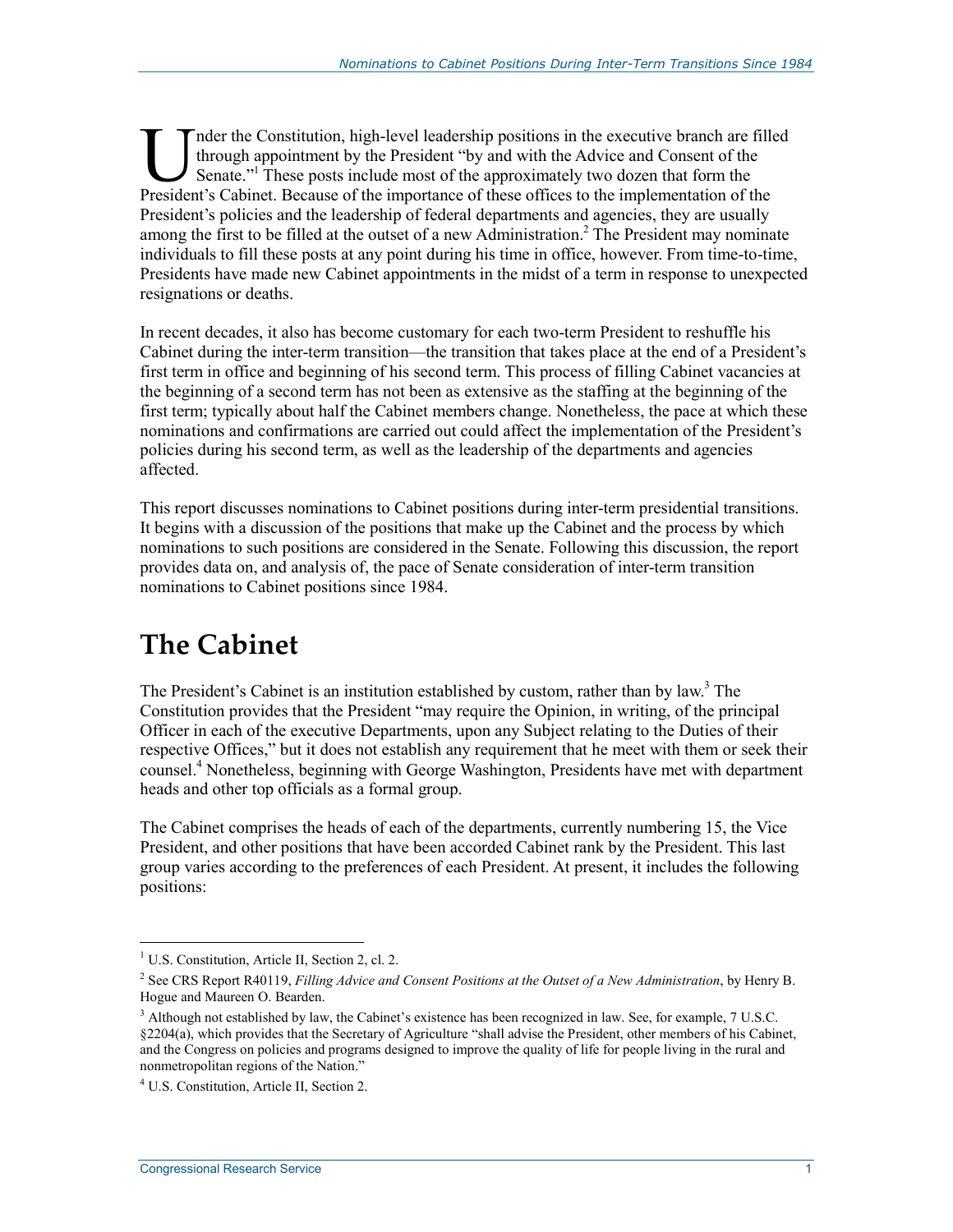- White House Chief of Staff;
- Administrator of the Environmental Protection Agency;
- Director of the Office of Management and Budget;
- United States Trade Representative;
- United States Ambassador to the United Nations;
- Chairman of the Council of Economic Advisors; and
- Administrator of the Small Business Administration.<sup>5</sup>

Other positions that have been accorded Cabinet rank by past Presidents include, for example, Director of National Drug Control Policy, Counselor to the President, Director of Central Intelligence, and Director of the Federal Emergency Management Agency. At times, a President has changed the composition of his Cabinet during his presidency. For example, President William J. Clinton added four positions to his Cabinet over the course of his time in office.

Presidents have used their Cabinets in various ways. In some Administrations, the Cabinet has been a key advisory and decision-making body. In other Administrations, the Cabinet as a collective body has been a mostly symbolic institution, even as each individual exercises considerable influence over his or her department or agency. Regardless of a President's use of this group, the membership in the Cabinet conveys high status. Consequently, nominations to Cabinet-level positions are among the highest priority for consideration by the Senate.

#### **Unsuccessful Cabinet Selections**

The Senate has usually confirmed Presidents' nominations to Cabinet positions; since 1789, hundreds of such nominations have been approved without controversy. However, not all individuals tapped for Cabinet positions have received Senate approval. On nine occasions, the Senate has withheld its consent by formally rejecting a nomination. Since 1980, this has occurred only once. President George H.W. Bush's nomination of former Senator John Tower to be Secretary of Defense was rejected by the Senate in 1989.

During recent decades, it has been more common for Cabinet selections to be withdrawn prior to formal Senate consideration than to be rejected by the Senate. On occasion, unanticipated controversy has arisen following the announcement of the President's selection. After determining that the nomination should not or will not move forward, the White House has announced that the individual has been withdrawn from consideration. If this occurs after a nomination has formally been submitted to the Senate, the President has also formally withdrawn the nomination. **Table 1** provides a list of instances identified in which the President has withdrawn Cabinet nominations since 1980.

In rare cases, the President has submitted a Cabinet nomination that was not subsequently acted upon or withdrawn. In such cases, the nomination has been automatically returned to the President in accordance with Senate rules. For example, President Clinton nominated Michael Kantor to be Secretary of Commerce on May 3, 1996, following the death of Secretary Ronald H. Brown. The nomination was referred to committee but not reported, and it was returned to the President when the Senate adjourned sine die on October 4, 1996. At the time of the nomination, the President had also given Kantor a recess appointment to the post. The chairman of the Senate Committee on Commerce, Science, and Transportation, to which the nomination was referred, reportedly explained that the workload of the committee and the fact that the nominee was already in office influenced the decision not to take formal action on the nomination.<sup>6</sup>

<sup>-&</sup>lt;br><sup>5</sup> Current Cabinet information may be found at http://www.whitehouse.gov/administration/cabinet.

<sup>6</sup> Jonathan Weisman, "Nominations: Senate to Skip Kantor Hearings, Muffling Department's Foes," *CQ Weekly*, June (continued...)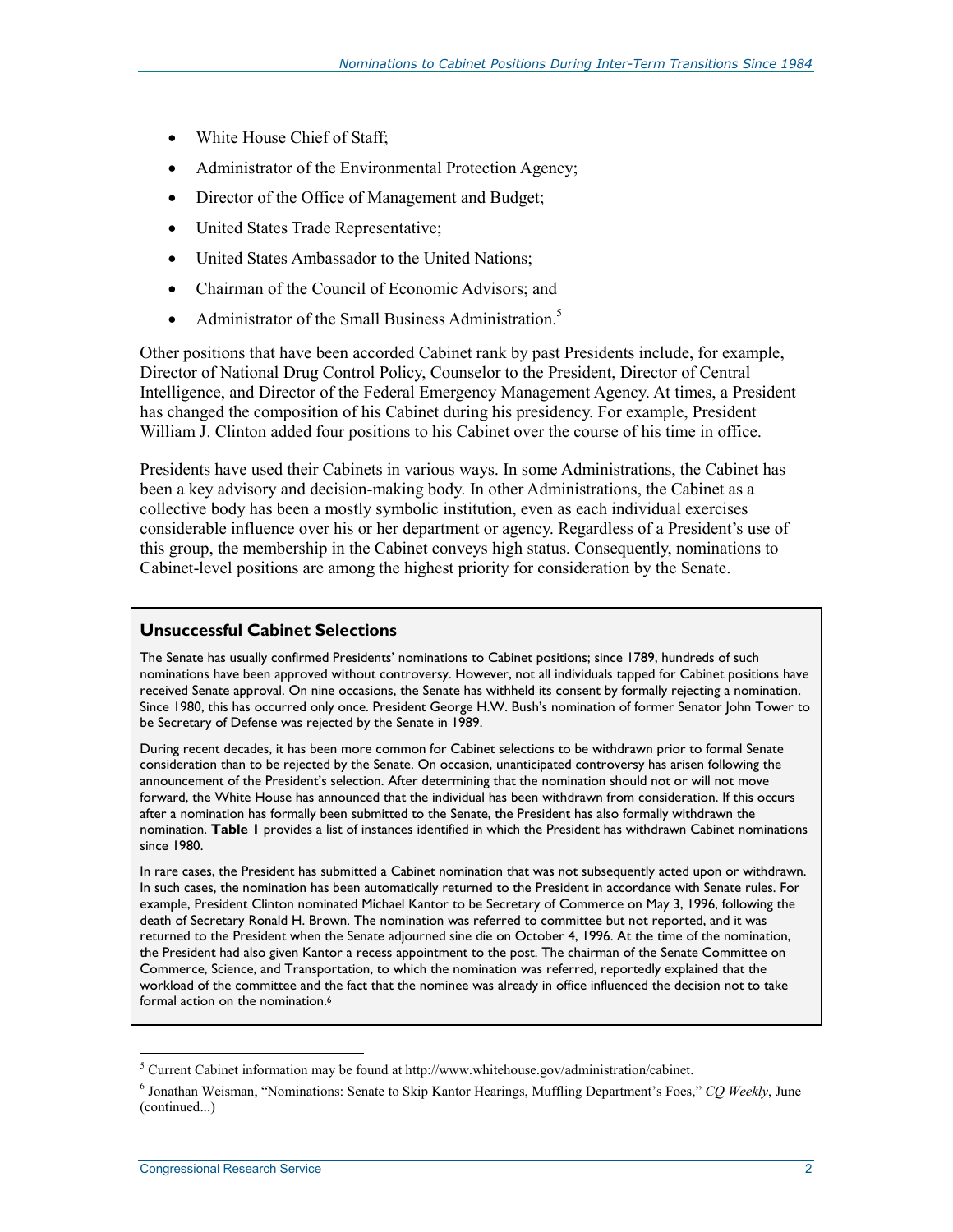| <b>Selected</b><br><b>Individual</b> | <b>Position</b>                                  | <b>President</b><br>(year) | <b>Controversy and Outcome</b>                                                                                                                                                                      |
|--------------------------------------|--------------------------------------------------|----------------------------|-----------------------------------------------------------------------------------------------------------------------------------------------------------------------------------------------------|
| Robert M. Gates                      | Director of Central<br>Intelligence              | Reagan<br>(1987)           | Was Deputy Director during the Iran-<br>Contra Affair. Nomination withdrawn after<br>Senate hearings.                                                                                               |
| Zoe E. Baird                         | <b>Attorney General</b>                          | Clinton<br>(1993)          | Issues related to immigration status of nanny<br>and driver and related taxes. Nomination<br>withdrawn prior to formal Senate<br>consideration.                                                     |
| Kimba M. Wood                        | <b>Attorney General</b>                          | Clinton<br>(1993)          | Issues related to immigration status of nanny.<br>Announced, not nominated.                                                                                                                         |
| Bobby Ray Inman                      | Secretary of Defense                             | Clinton<br>(1994)          | Issues related to his operation of a defense<br>contracting company and payment of taxes<br>for a household worker. Announced, not<br>nominated.                                                    |
| Anthony Lake                         | Director of National<br>Intelligence             | Clinton<br>(1997)          | Issues related to his performance as National<br>Security Advisor. Nomination withdrawn<br>after Senate hearings.                                                                                   |
| Hershel W. Gober                     | Secretary of Veterans<br><b>Affairs</b>          | Clinton<br>(1997)          | Potential conflict of interest issues related to<br>resolution of a sexual harassment allegation<br>while he was Deputy Secretary. Nomination<br>withdrawn prior to formal Senate<br>consideration. |
| Linda Chavez                         | Secretary of Labor                               | G.W. Bush<br>(2001)        | Issues related to the immigration status of an<br>individual who had lived at her home.<br>Announced, not nominated.                                                                                |
| <b>Bernard Kerik</b>                 | Secretary of Homeland<br>Security                | G.W. Bush<br>(2004)        | Issues related to immigration status of<br>housekeeper and nanny and related taxes.<br>Announced, not nominated.                                                                                    |
| Thomas A. Daschle                    | Secretary of Health and<br><b>Human Services</b> | Obama<br>(2009)            | Issues related to back taxes on income and a<br>car service. Nomination withdrawn following<br>Senate hearings.                                                                                     |
| <b>Bill Richardson</b>               | Secretary of Commerce                            | Obama<br>(2009)            | Ongoing federal investigation of potential<br>conflict of interest issues during his time as<br>governor of New Mexico. Announced, not<br>nominated.                                                |
| Judd Gregg                           | Secretary of Commerce                            | Obama<br>(2009)            | Policy disagreements with the<br>Administration. Announced, not nominated.                                                                                                                          |

|  |  | Table 1. Examples of Withdrawn Cabinet Selections |
|--|--|---------------------------------------------------|
|--|--|---------------------------------------------------|

**Source:** Compiled from the nominations database of the Legislative Information System (LIS), contemporary news accounts, and various volumes of *CQ Almanac.* Detailed source information is available from the authors.

<sup>(...</sup>continued)

<sup>22, 1996,</sup> p. 1758.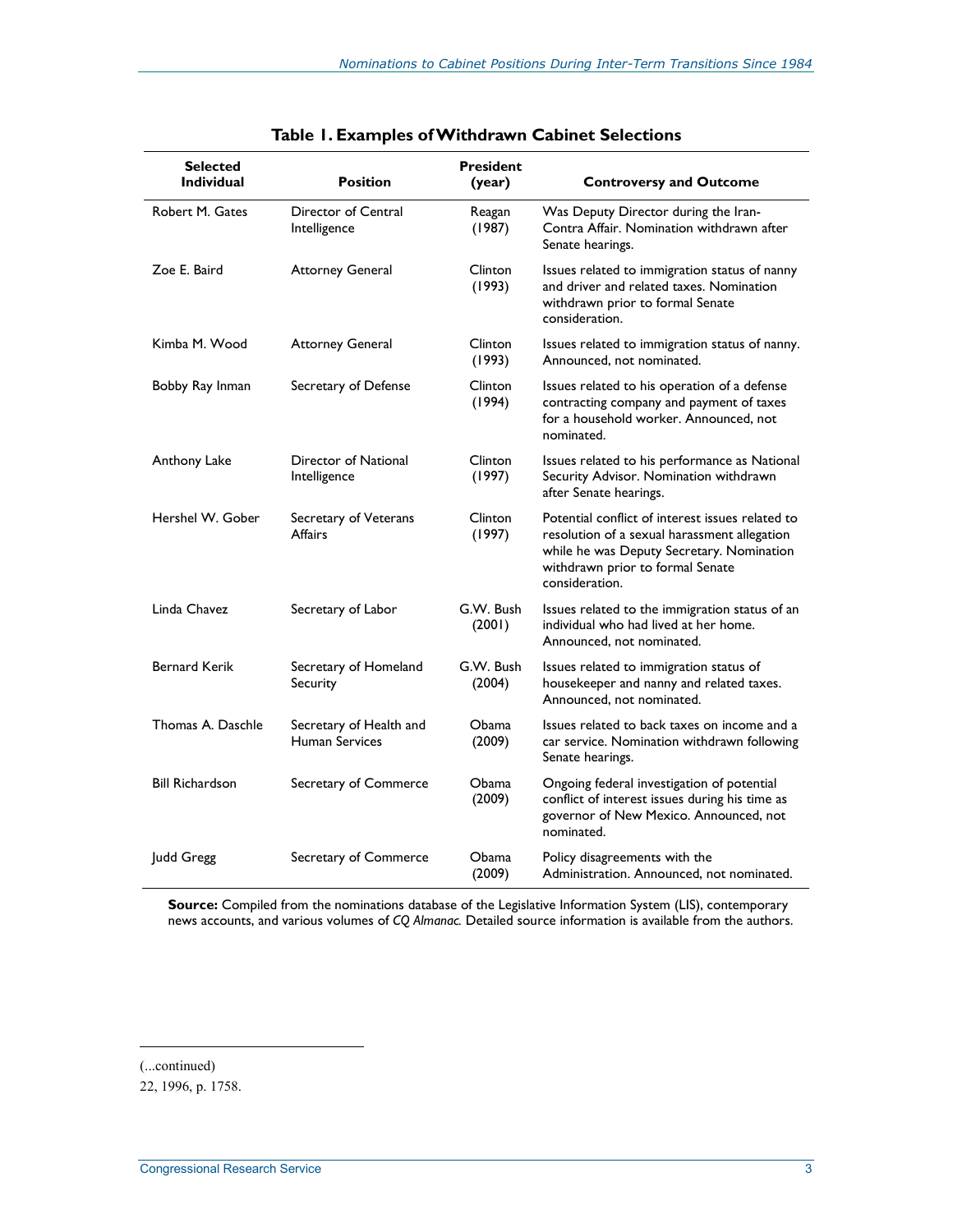## **Overview of the Appointments Process**

The appointments process for advice and consent positions, and therefore for most members of the President's Cabinet, is generally considered to have three stages: selection and nomination by the President, consideration in the Senate, and appointment by the President. This section of the report provides an overview of these three stages.

#### **Selection and Nomination**

In the first stage, the White House selects and clears a prospective Cabinet appointee before sending a formal nomination to the Senate. There are a number of steps in this stage of the process. First, with the assistance of, and preliminary vetting by, the White House Office of Presidential Personnel, the President selects a candidate for the position. During the clearance process, the candidate prepares and submits several forms, including the "Public Financial Disclosure Report" (also referred to as the Office of Government Ethics (OGE) 278), the "Questionnaire for National Security Positions" (Standard Form (SF) 86), and the White House "Personal Data Statement Questionnaire."<sup>7</sup> The Office of the Counsel to the President oversees the clearance process, which often includes background investigations conducted by the Federal Bureau of Investigation (FBI), OGE, and an ethics official for the agency to which the candidate is to be appointed. If conflicts of interest are found during the background investigation, OGE and the agency ethics officer may work with the candidate to mitigate the conflicts. Once the Office of the Counsel to the President has cleared the candidate, the nomination is ready to be submitted to the Senate.

A nominee has no legal authority to assume the duties and responsibilities of the position. Authority to act comes once there is Senate confirmation and presidential appointment, unless the individual is recess appointed or temporarily appointed under another authority.<sup>8</sup>

### **Senate Consideration of Nominations**

In the second stage of the appointments process, the Senate determines whether or not to confirm a nomination.<sup>9</sup> Primarily, the Senate has shown particular interest in the nominee's views and how they are likely to affect public policy.<sup>10</sup>

<u>.</u>

 $<sup>7</sup>$  Additional information about the selection and clearance process for nominees to executive branch positions can be</sup> found in a November 2012 study conducted pursuant to the enactment of P.L. 112-166, the Presidential Appointment Efficiency and Streamlining Act. See Working Group on Streamlining Paperwork for Executive Nominations, *Streamlining Paperwork for Executive Nominations: Report to the President and the Chairs and Ranking Members of the Senate Committee on Homeland Security and Government Affairs and the Senate Committee on Rules and Administration*, November 2012, at http://www.hsgac.senate.gov/download/report-of-working-group-on-streamliningpaperwork-for-executive-nominations-final. According to the working group's report, the Obama Administration does not currently use a personal data statement questionnaire (see p. 11). Rather, the Obama Administration appears to be using a background information form posted at http://apply.whitehouse.gov.

<sup>&</sup>lt;sup>8</sup> For additional information on recess appointments and temporary appointments to Cabinet and other positions, see CRS Report RS21412, *Temporarily Filling Presidentially Appointed, Senate-Confirmed Positions,* by Henry B. Hogue; and CRS Report RS21308, *Recess Appointments: Frequently Asked Questions*, by Henry B. Hogue.

<sup>9</sup> For further information on this stage of the appointment process, see CRS Report RL31980, *Senate Consideration of Presidential Nominations: Committee and Floor Procedure*, by Elizabeth Rybicki.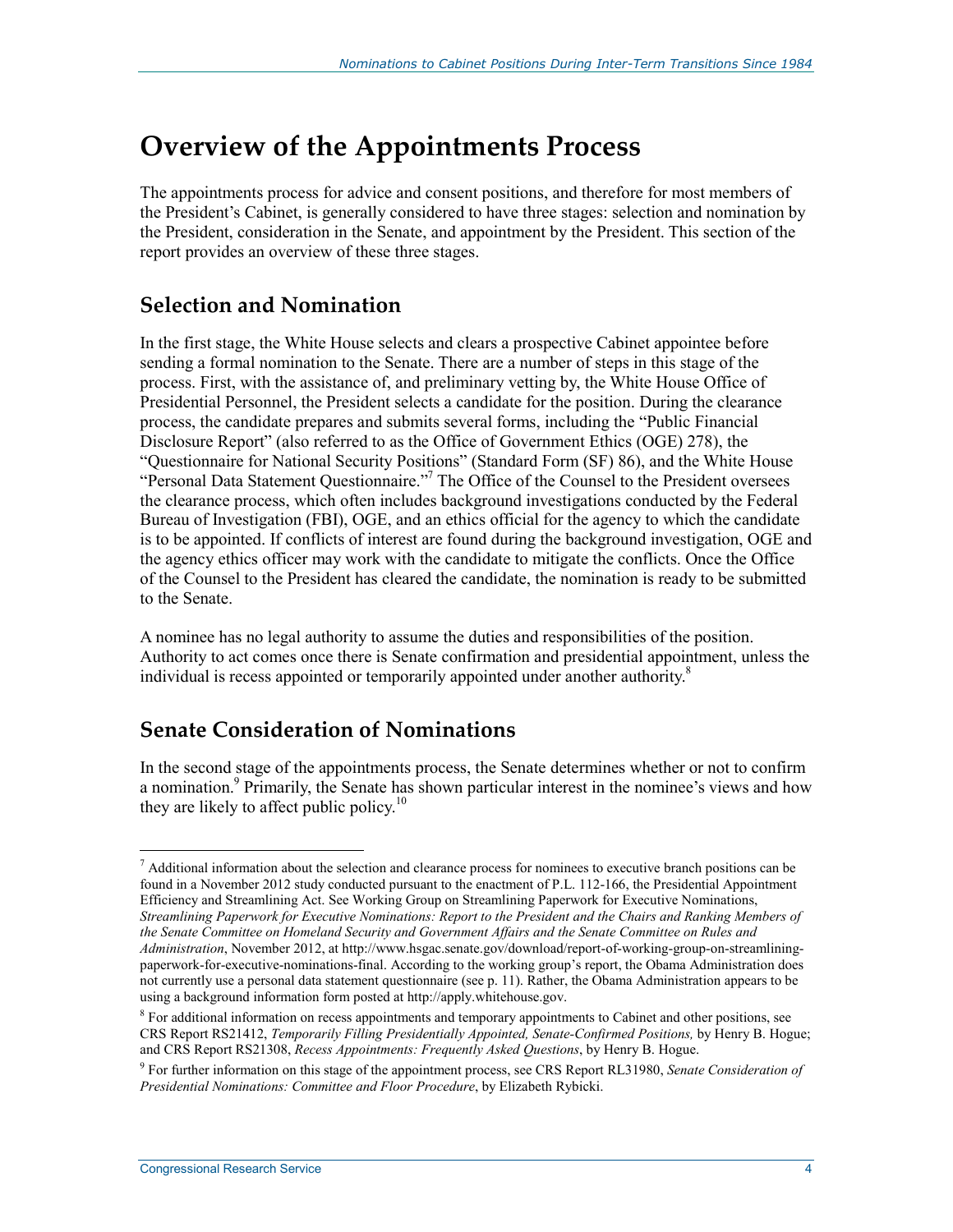Much of the Senate confirmation process occurs at the committee level. Administratively, nominations are received by the Senate executive clerk, who arranges for the referral of the nominations to committee, according to the Senate rules and precedents.<sup>11</sup> Committee nomination activity on Cabinet nominations generally includes investigation, hearing, and reporting. As part of investigatory work, committees have drawn on information provided by the White House, as well as information they themselves have collected. Hearings provide a public forum to discuss the nomination and any issues related to the agency for which the nominee would be responsible. Even where confirmation has been thought by most to be a virtual certainty, hearings have provided Senators and the nominee with opportunities to go on the record with particular views or commitments. Senators have used hearings to explore nominees' qualifications, articulate policy perspectives, or raise related oversight issues.

After a nomination is referred to committee, the committee may decline to act on the nomination at any point—upon referral, after investigation, or after a hearing. For Cabinet nominations, however, inaction is unusual. If the committee votes to report the nomination to the full Senate, it has three options: it may report the nomination favorably, unfavorably, or without recommendation. A failure to obtain a majority on the motion to report means the nomination will not be reported to the Senate.

After a committee reports a nomination, the nomination is assigned a calendar number by the executive clerk, placed on the *Executive Calendar,* and, if taken up by the full Senate, would be considered in executive session. The Senate imposes no limitation on floor debate on nominations, so cloture may be required to end debate and reach a vote on the nomination.<sup>12</sup> Based upon a precedent set by the Senate on November 21, 2013, a simple majority of those voting would be required to invoke cloture on all nominations to executive branch positions, including Cabinet nominations.<sup>13</sup>

The Senate historically has confirmed most, but not all, Cabinet nominations. Rarely, however, has a vote to confirm a Cabinet nomination failed on the Senate floor.<sup>14</sup>

<sup>(...</sup>continued)

<sup>&</sup>lt;sup>10</sup> G. Calvin Mackenzie, *The Politics of Presidential Appointments* (New York: The Free Press, 1981), pp. 97-189.

<sup>&</sup>lt;sup>11</sup> Formally, the presiding officer of the Senate makes the referrals. For more information, see Floyd M. Riddick and Alan S. Frumin, *Riddick's Senate Procedure: Precedents and Practices*, 101<sup>st</sup> Cong., 2<sup>nd</sup> sess., S.Doc. 101-28 (Washington: GPO, 1992), pp. 1154-8; and CRS Report RL30959, *Presidential Appointee Positions Requiring Senate Confirmation and Committees Handling Nominations*, by Christopher M. Davis and Jerry W. Mansfield.

<sup>&</sup>lt;sup>12</sup> See CRS Report RL32878, *Cloture Attempts on Nominations: Data and Historical Development*, by Richard S. Beth, and CRS Report RL31980, *Senate Consideration of Presidential Nominations: Committee and Floor Procedure*, by Elizabeth Rybicki.

<sup>13</sup> See CRS Report R43331, *Majority Cloture for Nominations: Implications and the "Nuclear" Proceedings*, by Valerie Heitshusen.

<sup>&</sup>lt;sup>14</sup> In one example, President George H. W. Bush nominated John G. Tower to be Secretary of Defense. Tower's nomination was reported unfavorably by the Committee on Armed Services and was disapproved by the Senate by a vote of 47-53. See also the section of this report entitled "Unsuccessful Cabinet Selections." Senate rules provide that "nominations neither confirmed nor rejected during the session at which they are made shall not be acted upon at any succeeding session without being again made to the Senate by the President..." Were the Senate not to take action on a Cabinet nomination, the pending nomination would likely be returned to the President at the end of the session or Congress.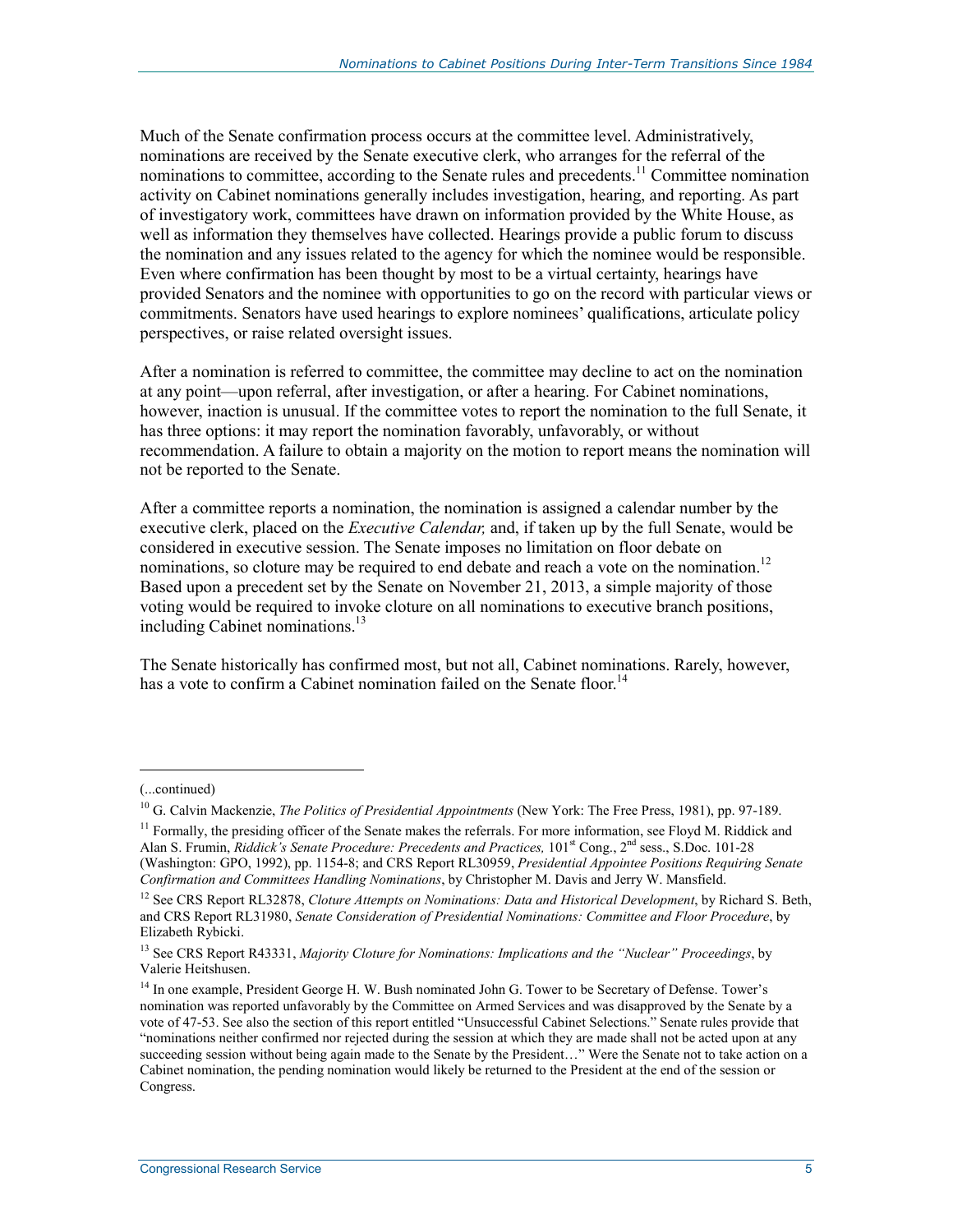### **Appointment**

Following Senate confirmation, the confirmed nominee is given a commission bearing the Great Seal of the United States and signed by the President. The nominee is then sworn into office. The President may sign the commission at any time after confirmation, at which point the appointment becomes official. Once the appointee is given the commission and sworn in, he or she has full authority to carry out the responsibilities of the office.

## **Cabinet Nominations During Inter-Term Transitions Since 1984**

The remainder of this report examines all Cabinet nominations made during inter-term transition periods of recent Presidents.

### **Data in this Report**

The **Appendix** of this report lists nominations to Cabinet positions during inter-term transitions for the four most recent Presidents who served two terms in office (Ronald W. Reagan, William J. Clinton, George W. Bush, and Barack H. Obama). The data included in the **Appendix** are nominations to Cabinet positions submitted during the inter-term transition period, which is defined as the period between November 1 of a President's re-election year and December 31 of the first year of his second term. In total, there were 48 such nominations, 46 of which the Senate confirmed—two of the inter-term Cabinet nominations made by President Clinton were withdrawn during Senate consideration.<sup>15</sup>

A previous version of this report, written prior to the completion of President Obama's inter-term transition, set April 30 as the end of the inter-term transition period. The earlier version included data on nominations received in the Senate prior to this date for Presidents Reagan, Clinton, and G. W. Bush. That six-month period from November 1 to April 30 covered the submission of, and Senate action on, almost all of the inter-term Cabinet nominations of those three Presidents. However, a number of President Obama's inter-term Cabinet nominations had not yet been received in the Senate as of April 30, 2013.<sup>16</sup>

As discussed above, the positions that the President chooses to include in his Cabinet vary across Administrations. The data provided in the **Appendix** include nominations to traditional Cabinet

<sup>&</sup>lt;sup>15</sup> Those nominations were of Anthony Lake to be Director of Central Intelligence and Hershel W. Gober to be Secretary of Veterans Affairs. (See also **Table 1** above for additional examples and a brief discussion of unsuccessful nominations both inside and outside the inter-term transition period.)

<sup>&</sup>lt;sup>16</sup> The date of submission of a nomination may vary based on a number of factors, including when the vacancy arose and the nature and length of the vetting process. For example, of President Reagan's 9 inter-term Cabinet nominations, 4 were submitted after March 1; of President Clinton's 14 nominations, 2 were submitted after March 1; of President G. W. Bush's 11 nominations, 2 were submitted after March 1; and of President Obama's 14 nominations, 10 were submitted after March 1. Therefore, to make the information for President Obama comparable to the earlier Presidents, CRS extended the time it considered to be the inter-term transition for all four Presidents to the end of the calendar year of the President's fifth year in office. This change in the definition of the inter-term period also allowed for the inclusion of three additional nominations by the earlier Presidents, two of which were made by President Reagan and one of which was made by President Clinton.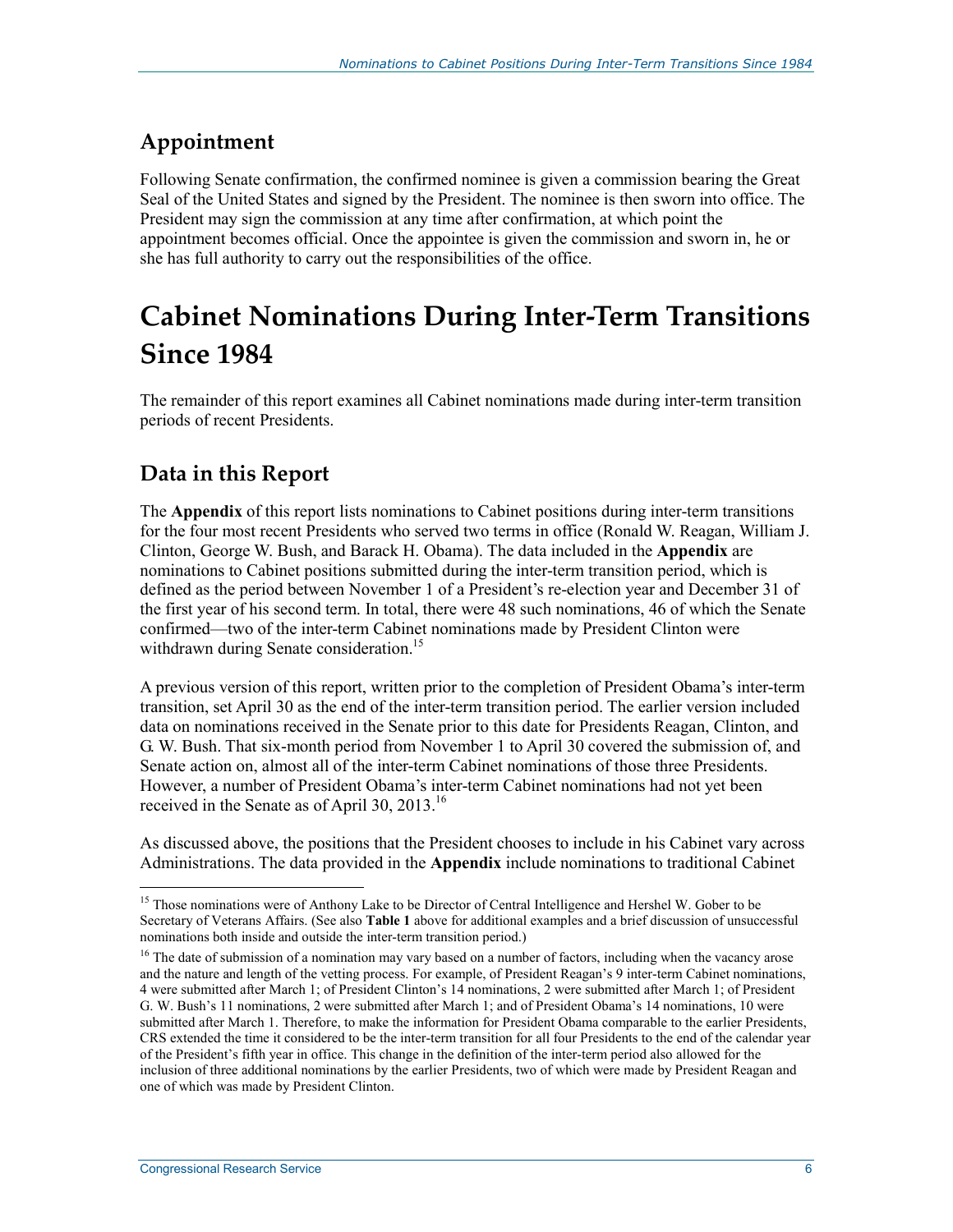positions as well as nominations to those positions given Cabinet rank by the nominating President. (See section above titled "The Cabinet" for a list of the positions that recent Presidents have accorded Cabinet rank in addition to the heads of the 15 executive departments.)

**Table A-1** in the **Appendix** provides information on all the Cabinet nominations made during inter-term transitions for the four Presidents covered by this report, listing the dates of relevant actions from the President's official announcement of the nomination to the date of final Senate action upon each nomination.<sup>17</sup> The table provides (1) the date the President made his announcement; (2) the date the Senate received the nomination; (3) the date(s) the committee held hearings; (4) the date the nomination was ordered reported; and (5) the date on which the Senate confirmed the nomination. For two nominations made during the Clinton Administration, the nominations were withdrawn and not confirmed, as indicated in the table.

**Table A-2** in the **Appendix** provides the number of days elapsed between each of the steps listed in **Table A-1**. The final two columns in the table present two different measures of the total duration of the appointments process. The first is the number of days elapsed from the President's official announcement of his intention to nominate the individual to Senate confirmation of the individual, provided he or she was confirmed. This number is provided in the second to last column of the table. The final column lists the second measure of the duration of the appointments process: the number of days from the Senate's receipt of the nomination to confirmation of the nomination. Sometimes there was a lapse between the President's announcement and his submission of the nomination, so including both measures is a more comprehensive approach. Finally, the rows at the bottom of the table present the mean (average) and median duration across all confirmed nominations for both measures.<sup>18</sup>

Ideally, a true measure of the duration of the appointments process would begin as soon as an individual is selected as a candidate for nomination and the vetting process commences. However, for a variety of reasons, data are not publicly available on timing of the early stages of the vetting process. Often the public may not be aware that an individual is being vetted for a position until the vetting process is partially or entirely compete, at which time the President makes a formal announcement of his intention to nominate the individual. Because of this lack of opportunity for measurement of the entire vetting process, the earliest publicly available point to begin measurement is the date on which the President formally announced his intention to nominate the individual.

Sometimes the number of days elapsed during the Senate's consideration of a nomination is used as a proxy measure for how controversial a nomination is considered to be, or for the level of opposition to a nomination. However, the number of days elapsed during the Senate's consideration of a nomination may be affected by other factors as well, such as the Senate's or

<sup>&</sup>lt;sup>17</sup> Individuals whose nominations were expected but were not submitted (such as Susan Rice, who was presumed by many to be President Obama's nominee for Secretary of State in 2013 but was never officially announced or nominated for that position) were not included.

<sup>&</sup>lt;sup>18</sup> The mean (average) is the more familiar measure, and it was calculated by adding together the elapsed times for all of the cases and dividing the resulting sum by the total number of cases. The median is the middle number in a set of observations (or, in this case, because of an even number of observations, the average of the two middle numbers). In some data sets, where the data are skewed because of a limited number of extreme values (outliers), the median is often considered to be the more accurate of the two measures of central tendency. This is especially the case for smaller sets of numbers, such as the numbers provided in this report.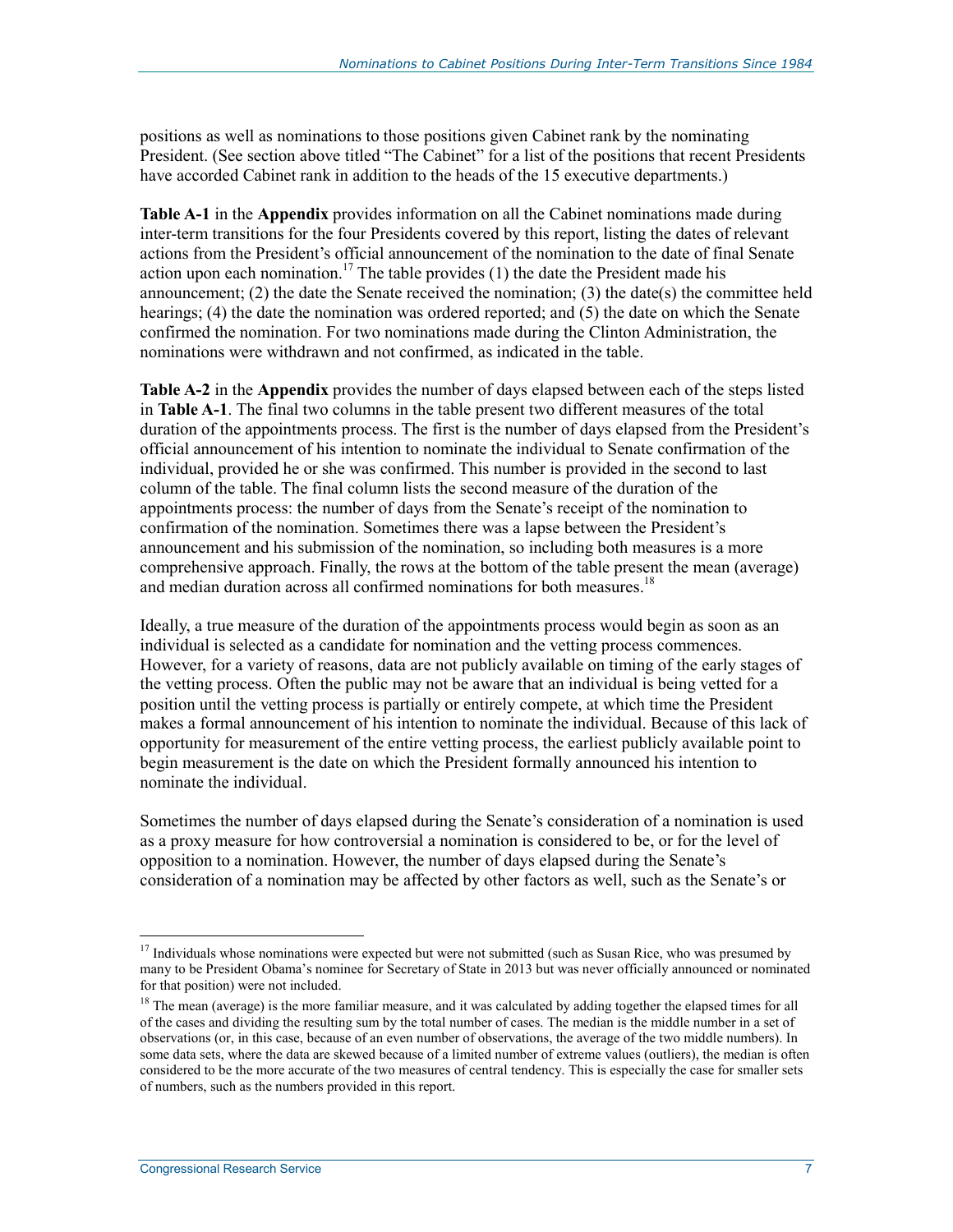committee's overall workload, other legislative priorities, and committee and floor scheduling decisions.

### **Analysis of Cabinet Nominations Made During Inter-Term Transitions**

As the data in the **Appendix** tables demonstrate, the duration of the Senate's consideration of inter-term Cabinet nominations varied considerably during the presidencies covered in this analysis.

As discussed above, several methods might be used to measure the duration of the appointments process. One method is to count the number of days elapsed from the President's announcement of his intention to make a nomination until its confirmation. A second method is to focus only on Senate consideration by counting the number of days elapsed from a nomination's receipt in the Senate to its confirmation. These first two methods provide alternative measures of the total duration of the nomination and Senate consideration process. A third method is to examine the number of days elapsed between individual steps within the process.

**Table 2** provides a summary of the information in the **Appendix** tables, by President, using the two different methods of counting the total duration of the nomination process.

| <b>Administration (number</b><br>of nominations in<br>dataset) |      | Mean and median number of<br>days from announcement to<br>confirmation | Mean and median number of<br>days from receipt in Senate to<br>confirmation |      |  |  |
|----------------------------------------------------------------|------|------------------------------------------------------------------------|-----------------------------------------------------------------------------|------|--|--|
| Ronald Reagan (9)                                              | 60.8 | 36.0                                                                   | 22.2                                                                        | 16.0 |  |  |
| William J. Clinton (12)                                        | 67.5 | 55.0                                                                   | 42.3                                                                        | 36.0 |  |  |
| George W. Bush (11)                                            | 54.6 | 52.0                                                                   | 22.5                                                                        | 22.0 |  |  |
| Barack Obama (14)                                              | 65.1 | 55.5                                                                   | 57.3                                                                        | 49.0 |  |  |
| Total (46)                                                     | 61.6 | 53.0                                                                   | 34.8                                                                        | 32.5 |  |  |

#### **Table 2. Duration of Cabinet Nominations During Inter-Term Transitions Since 1984, by President**

**Source:** Data were compiled using the Legislative Information System (LIS), the *Public Papers of the Presidents of the United States,* and press accounts.

**Note:** The data included in this table are confirmed nominations to Cabinet positions submitted between November 1 of the President's re-election year and December 31 of the first year of the second term. In total, there were 48 such nominations made during that period, 46 of which were confirmed and included in the statistics provided here. President Clinton submitted an additional two nominations that he withdrew prior to confirmation, meaning that he submitted a total of 14 and all four Presidents submitted a combined total of 48.

In some data sets, where the data are skewed because of a limited number of extreme values (outliers), the median is often considered to be the more accurate of the two measures of central tendency. This is especially the case for smaller sets of numbers, such as the numbers provided in this report.

As shown in the first set of numerical columns in **Table 2**, measuring from the date of announcement to the date of confirmation, the mean (average) number of days to confirm was 61.6, while the median was 53.0. In other words, approximately two months elapsed from the President's announcement of his intention to submit a nomination until Senate confirmation of that nomination during this period.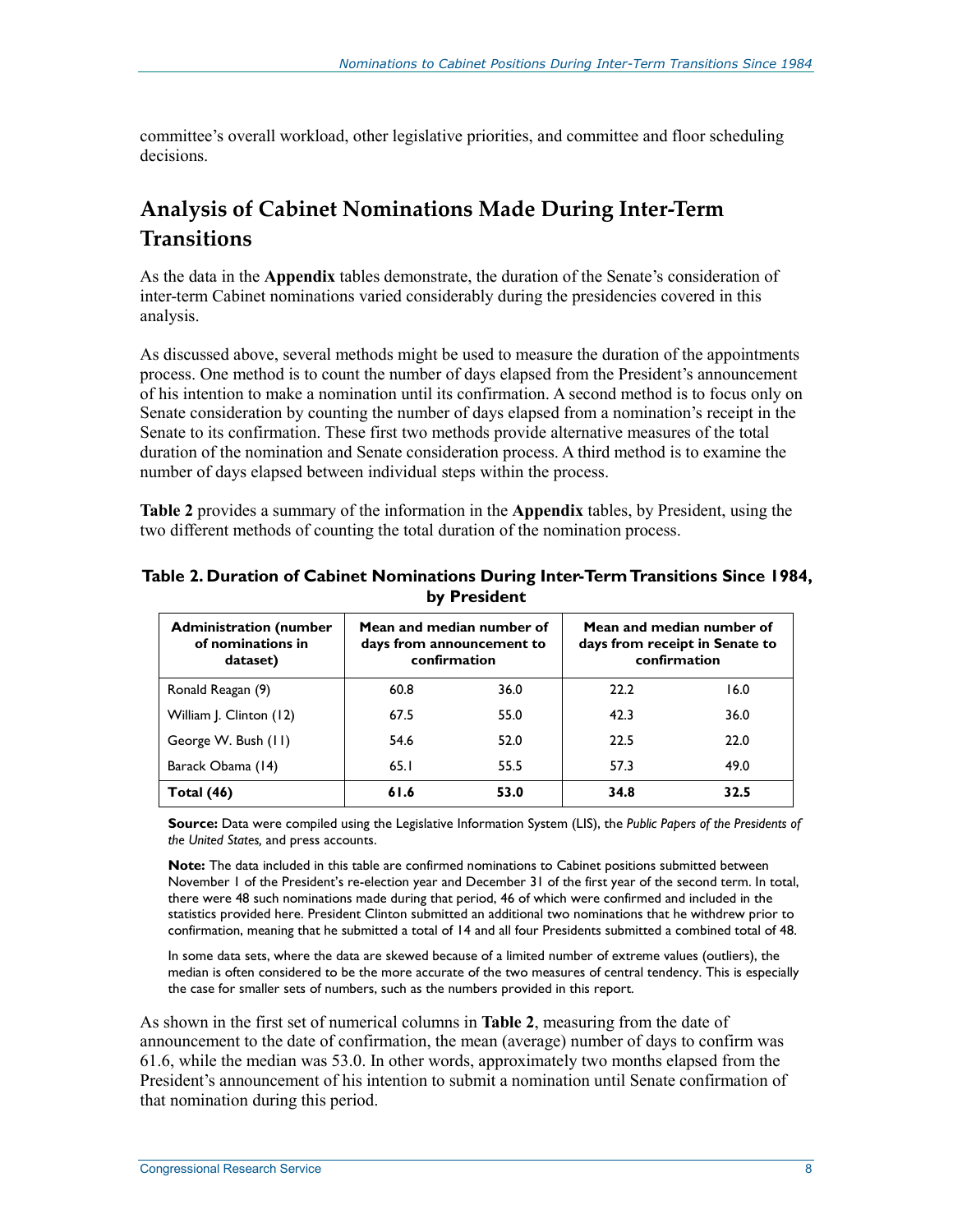Measuring from the date on which each nomination was received in the Senate, rather than from the date of announcement, the mean number of days elapsed before confirmation was 34.8. The median number of days from receipt to final action was 32.5. In other words, nominations to Cabinet positions during these inter-term transitions typically proceeded through the Senate confirmation process in just over a month, once the nomination was received in the Senate.

While there was some variation among the four Presidents listed here, the duration of the nominations included in **Table 2** does not, on average, tend to vary widely across Administrations as measured from the date of announcement. For each President, an average of approximately two months elapsed from time of announcement of the nomination to confirmation. The medians were lower than the means in all four cases, suggesting that the means were influenced, in each case, by at least one outlier (extreme value).

There was more variation, however, in the second set of columns in the table: the measure of days to confirmation once the nomination was received in the Senate. The lowest average number of days for Senate consideration was for President Reagan, whose nominations were under Senate consideration for 22.2 days on average. The highest was for President Obama, whose nominations were under Senate consideration for 57.3 days on average. The median ranged from a low of 16.0 days for President Reagan to a high of 49.0 days for President Obama.

The various methods of quantifying the length of Senate consideration of nominations are discussed more in detail in the sections below.

#### **Notable Examples: Announcement to Confirmation**

As measured from date of announcement to confirmation, President Reagan's nomination of Edwin Meese III to be Attorney General had the longest duration: 156 days. This was in large part due to the fact that between the President's announcement and his submission of the nomination to the Senate, 105 days elapsed. Notably, the duration of Meese's nomination process for Attorney General was even longer than indicated by **Table A-1**: Meese had been originally nominated to the post during the previous congressional session on February 3, 1984. The Senate Judiciary Committee held hearings on the nomination, but did not report it to the full Senate. In accordance with Senate rules, the nomination was returned to the President when the Senate adjourned sine die on October 18, 1984. Meese's confirmation was delayed by an investigation related to his financial relationships with some individuals who had obtained federal jobs with his assistance. An independent counsel, appointed by then-Attorney General William French Smith at Meese's request, cleared him of any violations of criminal law. President Reagan first mentioned his intention of renominating Meese on September 7, 1984, under the assumption that the report of the results of the investigation would not reveal any incriminating new information. The President formally announced his intentions on September 20, 1984, after the report's release, and Meese was confirmed to the post by a vote of  $63-31$  on February 23, 1985.<sup>19</sup> Meese's 1984 nomination falls outside the transition period discussed in this report, and it is therefore not included in the **Appendix** tables.

Using the same measurement of the duration of the consideration of nominations—from the date of announcement of the nominee until the nominee is confirmed—the nomination that took the

<sup>&</sup>lt;sup>19</sup> "Meese Confirmed After Delay of 13 Months," 1985 Congressional Quarterly Almanac (Washington, Congressional Quarterly, 1986).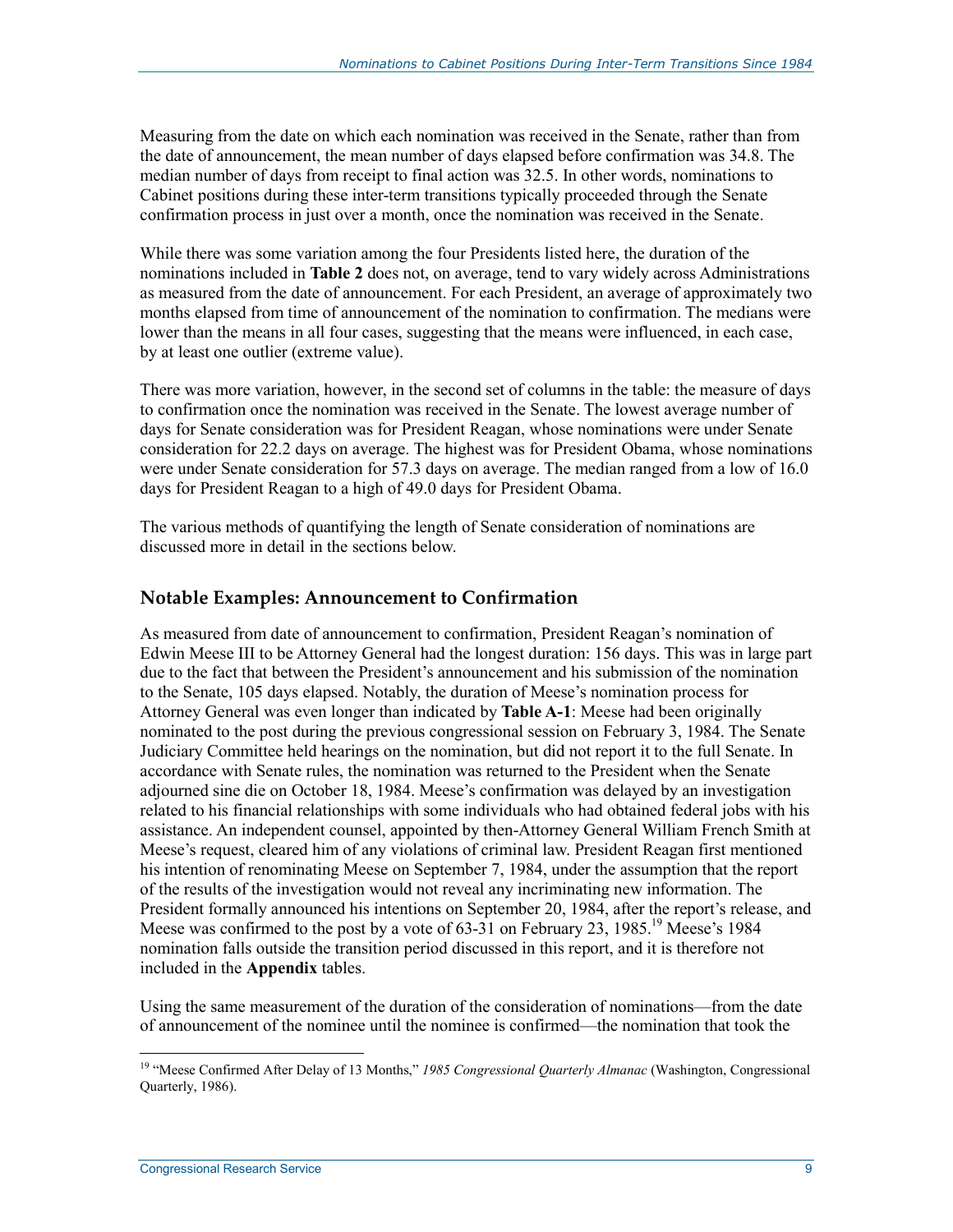least number of days was President Reagan's nomination of James A. Baker III to be Secretary of the Treasury. Presidential Reagan announced his intention to nominate Baker on January 8, 1985, and 21 days later, the Senate confirmed Baker by a vote of 95-0.

#### **Notable Examples: Receipt to Confirmation**

Another measure of the duration of Senate consideration of nominations is to count the number of days elapsed from receipt of a nomination, rather than from the President's announcement of his intention to nominate. Using a measure of the Senate's receipt of the nomination to confirmation, the inter-term Cabinet nomination that took the longest to be confirmed was President Obama's nomination of Regina McCarthy to be Administrator of the Environmental Protection Agency in 2013. A total of 133 days elapsed from the receipt of McCarthy's nomination on March 7, 2013, until confirmation of her nomination on July 18, 2013. McCarthy was confirmed by a vote of 59-  $40^{20}$ 

The Cabinet nomination made during an inter-term transition that proceeded most quickly from receipt to confirmation was also made by President Obama in 2013—the nomination of former Senator John F. Kerry to be Secretary of State. Seven days elapsed between the Senate's receipt of the nomination on January 22, 2013, and the confirmation vote on January 29, 2013. Kerry was confirmed by a vote of 94-3. Approximately one month elapsed after the President's announcement before he submitted the nomination to the Senate (32 days), and it is possible that the Senate committee may have begun preparing for its consideration of the nomination before the President formally submitted it.

#### **Stages of Senate Consideration**

Another way to measure the duration of Senate consideration of nominations is to calculate the length of particular stages within the confirmation process—for example, the number of days elapsed from receipt of the nomination in the Senate (at which point it is immediately referred to committee) to the date on which a nominee's first hearing is held. The longest period that elapsed from the date a nomination was received to its first hearing was President Clinton's nomination of Alexis M. Herman to be Secretary of Labor in 1997. Seventy days elapsed from when the nomination was received on January 7, 1997, until the hearing was held on the nomination on March 18, 1997. In total, Herman's nomination was under consideration in the Senate for 113 days. Some of the discussion surrounding her nomination was related to her alleged involvement in campaign fundraising activities while employed at the White House.<sup>21</sup> Herman was confirmed by a vote of 85-13.

Tied for the fewest number of days elapsed from receipt in the Senate until the first hearing date was President Clinton's nomination of Madeleine K. Albright to be Secretary of State and President G. W. Bush's nomination of Carlos M. Gutierrez to be Secretary of Commerce. Both of those nominations received a hearing one day after they were received in the Senate. Albright's

<sup>1</sup>  $^{20}$  For a discussion of some of the reasons for which McCarthy's nomination was considered to be controversial, see Juliet Eilperin, "Senate Confirms Gina McCarthy as EPA Administrator," *Washington Post*, July 18, 2013.

<sup>21 &</sup>quot;Herman Wins Labor Post Despite Controversy." *1997 Congressional Quarterly Almanac* (Washington, Congressional Quarterly, 1997).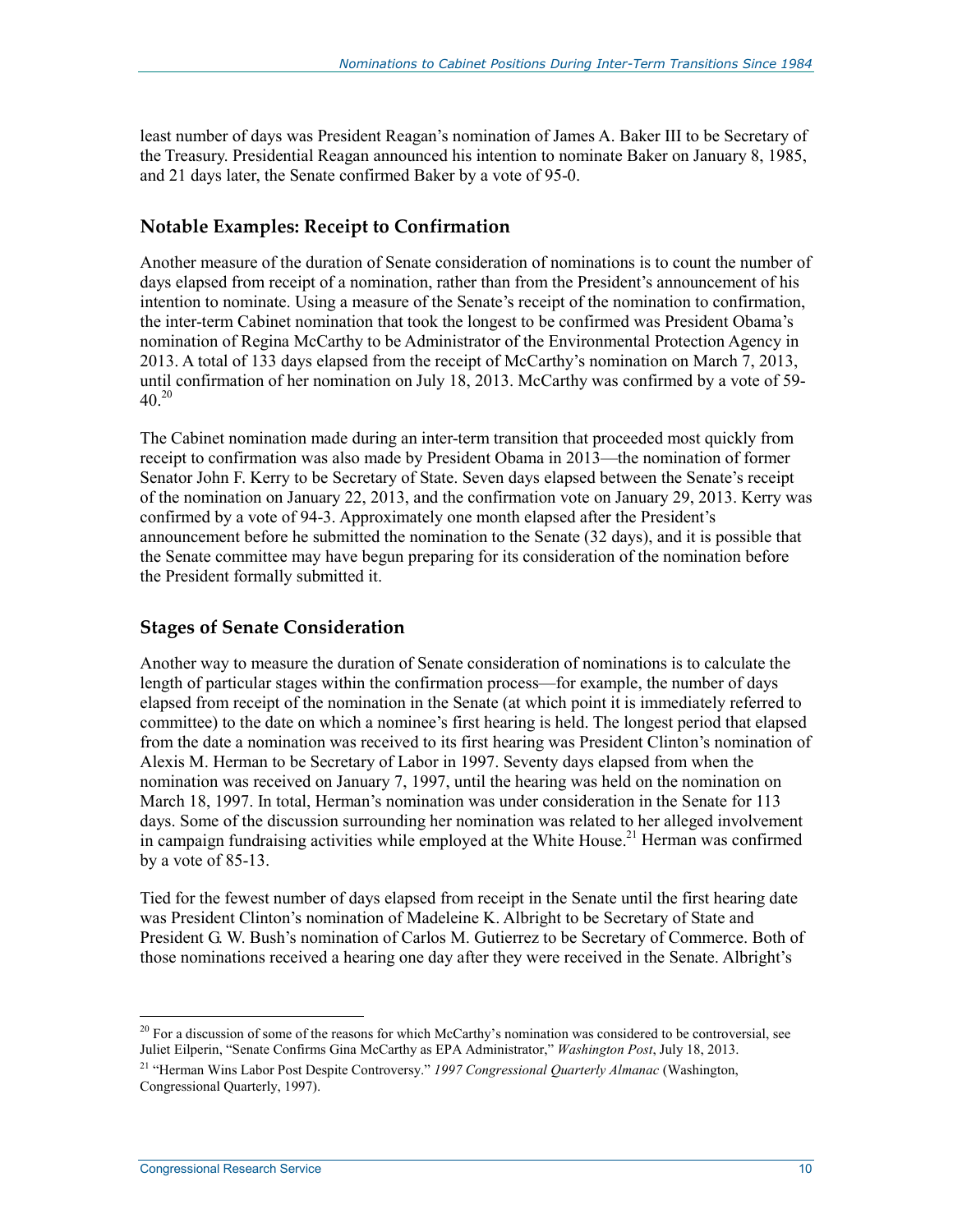nomination was ultimately confirmed by a vote of 99-0, and Gutierrez was confirmed without a roll call vote.

In other cases, a nomination might move through one or more stages of Senate consideration on the same day. For example, President Clinton's nomination of William S. Cohen to be Secretary of Defense had a hearing, was ordered reported, and was confirmed by a vote of 99-0, all on the same day. Two of President George W. Bush's nominations, the nominations of Mike Johanns to be Secretary of Agriculture and Margaret Spellings to be Secretary of Education, both had a hearing and were ordered reported on the same day. The Johanns and Spellings nominations were confirmed without a recorded vote two weeks after their nominations were reported.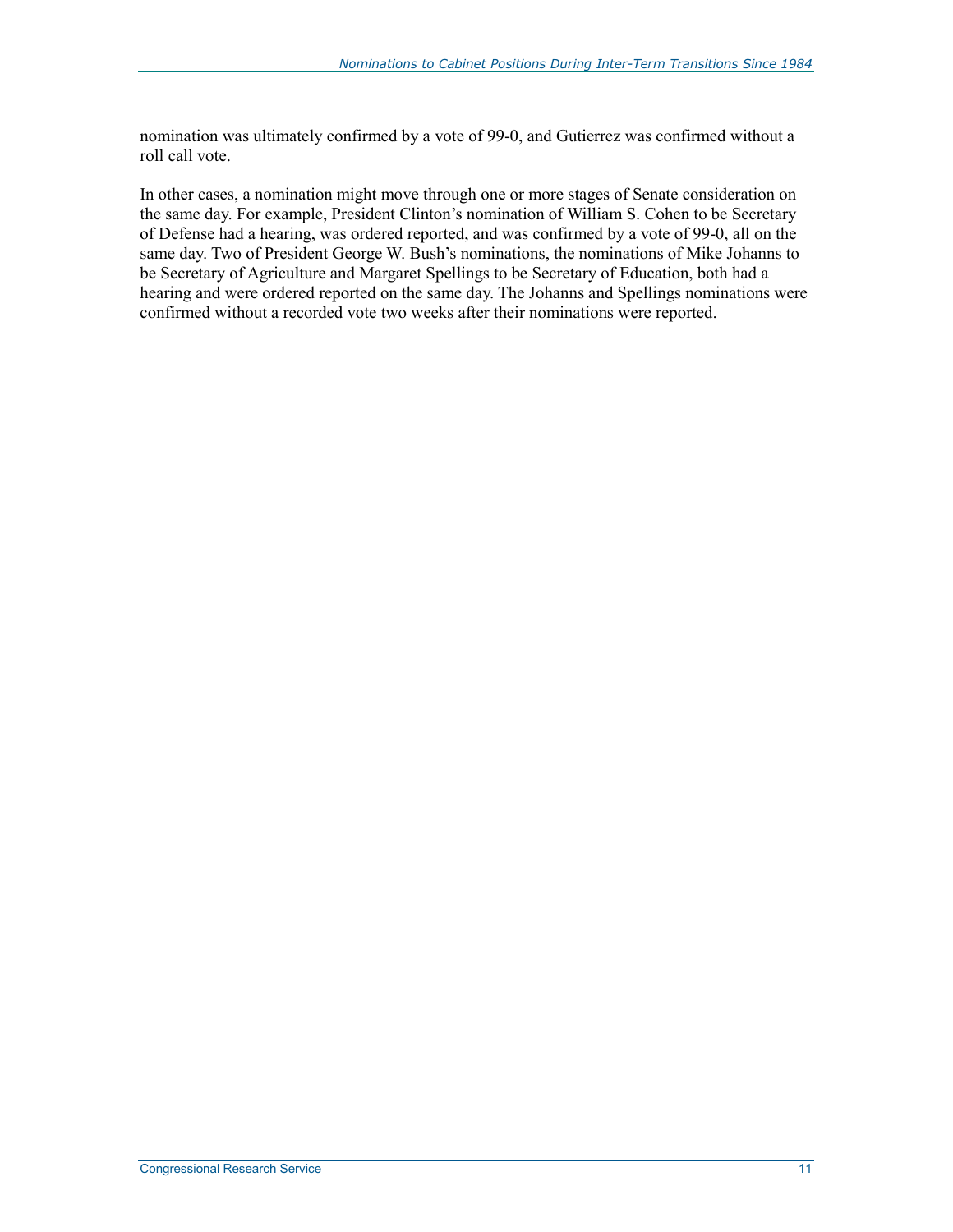## **Appendix. Data for Nominations to Cabinet Positions During Inter-Term Transitions Since 1984**

| Nominating<br><b>President</b> | <b>Position</b>                                     | <b>Nominee</b>         | Date of<br><b>President's</b><br>announcement | <b>Date</b><br>received<br>in Senate | Date of<br>hearings              | <b>Date</b><br>ordered<br>reported | <b>Final</b><br><b>Senate</b><br>action and<br>date |
|--------------------------------|-----------------------------------------------------|------------------------|-----------------------------------------------|--------------------------------------|----------------------------------|------------------------------------|-----------------------------------------------------|
| Reagan                         | Secretary of Education                              | William J. Bennett     | 01/10/85                                      | 01/18/85                             | 01/28/85                         | 02/05/85                           | 02/06/85<br>$(93-0)$                                |
| Reagan                         | Secretary of Energy                                 | John S. Herrington     | 01/10/85                                      | 01/18/85                             | 01/31/85                         | 02/05/85                           | 02/06/85<br>$(93-1)$                                |
| Reagan                         | Secretary of Health and<br><b>Human Services</b>    | Otis R. Bowen          | 11/07/85                                      | 12/04/85                             | 12/10/85                         | 12/11/85                           | 12/12/85<br>$(93-2)$                                |
| Reagan                         | Secretary of the Interior                           | Donald P. Hodel        | 01/10/85                                      | 01/22/85                             | 02/01/85                         | 02/05/85                           | 02/06/85<br>$(93-1)$                                |
| Reagan                         | <b>Attorney General</b>                             | <b>Edwin Meese III</b> | 09/20/84a                                     | 01/03/85                             | 01/29/85<br>01/30/85<br>01/31/85 | 02/05/85                           | 02/23/85<br>$(63-31)$                               |
| Reagan                         | Secretary of Labor                                  | William E. Brock III   | 03/20/85                                      | 04/17/85                             | 04/23/85                         | 04/24/85                           | 04/26/85<br>(voice vote)                            |
| Reagan                         | Secretary of the Treasury                           | James A. Baker III     | 01/08/85                                      | 01/18/85                             | 01/23/85                         | 01/23/85                           | 01/29/85<br>$(95-0)$                                |
| Reagan                         | U.S. Representative to the<br><b>United Nations</b> | Vernon A. Walters      | 02/08/85                                      | 03/25/85                             | 05/01/85                         | 05/07/85                           | 05/16/85<br>(voice vote)                            |
| Reagan                         | U.S. Trade Representative                           | Clayton Yeutter        | 04/02/85                                      | 06/11/85                             | 06/25/85                         | 06/27/85                           | 06/27/85<br>(voice vote)                            |
| Clinton                        | Secretary of Commerce                               | William M. Daley       | 12/13/96                                      | 01/07/97                             | 01/22/97                         | 01/29/97                           | 01/30/97<br>$(95-2)$                                |

#### **Table A-1. Nominations to Cabinet Positions During Inter-Term Transitions Since 1984**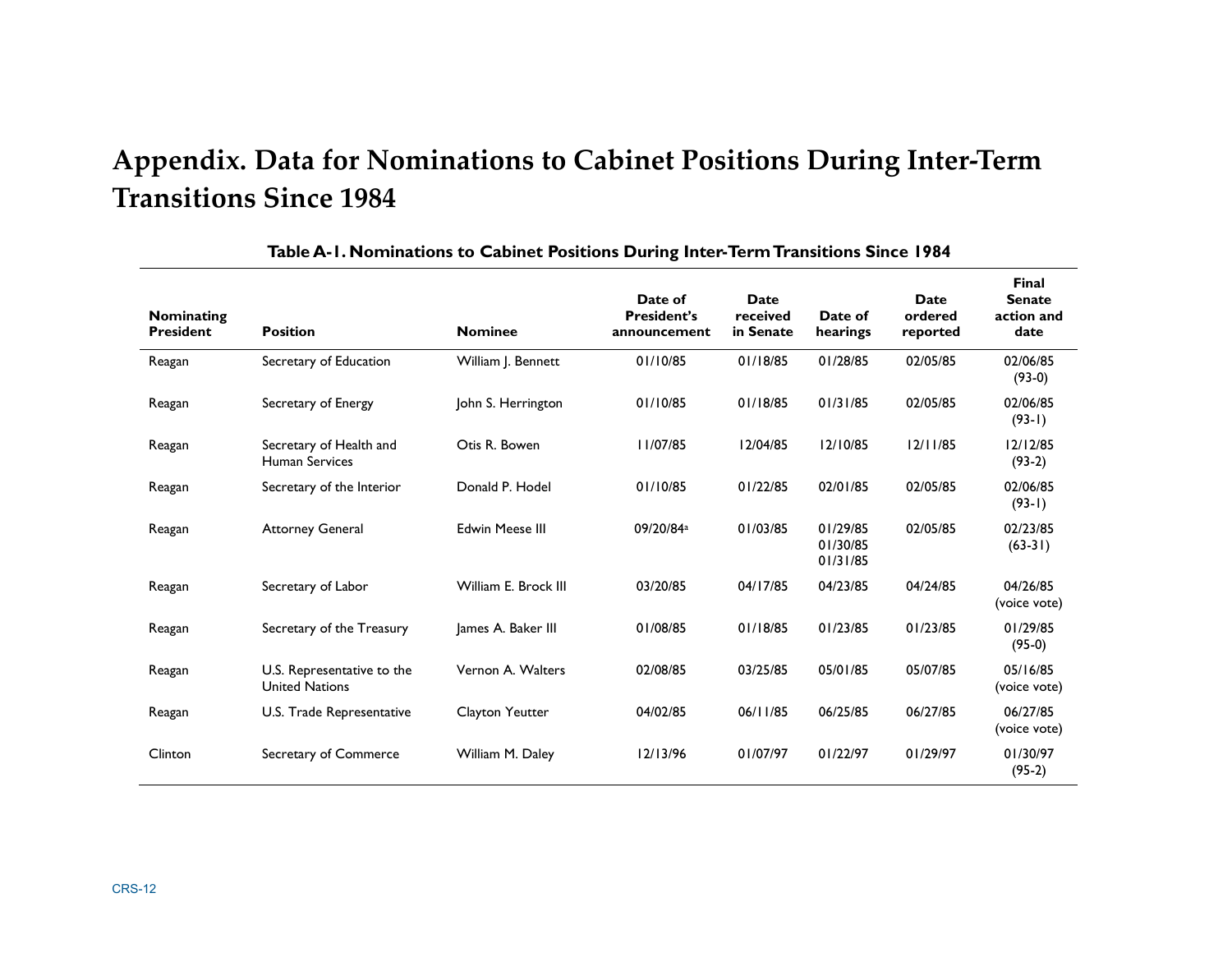| Nominating<br><b>President</b> | <b>Position</b>                                              | <b>Nominee</b>         | Date of<br><b>President's</b><br>announcement | <b>Date</b><br>received<br>in Senate | Date of<br>hearings              | <b>Date</b><br>ordered<br>reported | <b>Final</b><br><b>Senate</b><br>action and<br>date |
|--------------------------------|--------------------------------------------------------------|------------------------|-----------------------------------------------|--------------------------------------|----------------------------------|------------------------------------|-----------------------------------------------------|
| Clinton                        | Secretary of Defense                                         | William S. Cohen       | 12/05/96                                      | 01/07/97                             | 01/22/97                         | 01/22/97                           | 01/22/97<br>$(99-0)$                                |
| Clinton                        | Secretary of Energy                                          | Federico Peña          | 12/20/96                                      | 01/28/97                             | 01/30/97                         | 03/06/97                           | 03/12/97<br>$(99-1)$                                |
| Clinton                        | Secretary of Housing and<br>Urban Development                | Andrew M. Cuomo        | 12/20/96                                      | 01/07/97                             | 01/22/97                         | 01/28/97                           | 01/29/97<br>$(99-0)$                                |
| Clinton                        | Secretary of Labor                                           | Alexis M. Herman       | 12/20/96                                      | 01/07/97                             | 03/18/97                         | 04/10/97                           | 04/30/97<br>$(85-13)$                               |
| Clinton                        | Secretary of State                                           | Madeleine K. Albright  | 12/05/96                                      | 01/07/97                             | 01/08/97                         | 01/20/97                           | 01/22/97<br>$(99-0)$                                |
| Clinton                        | Secretary of Transportation                                  | Rodney E. Slater       | 12/20/96                                      | 01/07/97                             | 01/29/97                         | 02/05/97                           | 02/06/97<br>$(98-0)$                                |
| Clinton                        | Secretary of Veterans Affairs                                | Hershel W. Gober       | 07/03/97                                      | 07/31/97                             |                                  | Withdrawn 10/27/97                 |                                                     |
| Clinton                        | U.S. Representative to the<br><b>United Nations</b>          | <b>Bill Richardson</b> | 12/13/96                                      | 01/07/97                             | 01/29/97                         | 02/11/97                           | 02/11/97<br>$(100-0)$                               |
| Clinton                        | U.S. Trade Representative                                    | Charlene Barshefsky    | 12/13/96                                      | 01/07/97                             | 01/29/97                         | 01/30/97                           | 03/05/97<br>$(99-1)$                                |
| Clinton                        | Administrator of the Small<br><b>Business Administration</b> | Aida Alvarez           | 12/20/96                                      | 01/07/97                             | 02/12/97                         | 02/12/97                           | 02/13/97<br>(voice vote)                            |
| Clinton                        | Chair of the Council of<br><b>Economic Advisers</b>          | Janet L. Yellen        | 12/20/96                                      | 01/07/97                             | 02/05/97                         | 02/12/97                           | 02/13/97<br>(voice vote)                            |
| Clinton                        | Director of Central<br>Intelligence                          | Anthony Lake           | 12/05/96                                      | 01/09/97                             | 03/11/97<br>03/12/97<br>03/13/97 |                                    | Withdrawn 04/18/97                                  |
| Clinton                        | Director of Central<br>Intelligence                          | George J. Tenet        | 03/19/97                                      | 04/21/97                             | 05/06/97<br>05/07/97<br>05/14/97 | 07/10/97                           | 07/10/97<br>(voice vote)                            |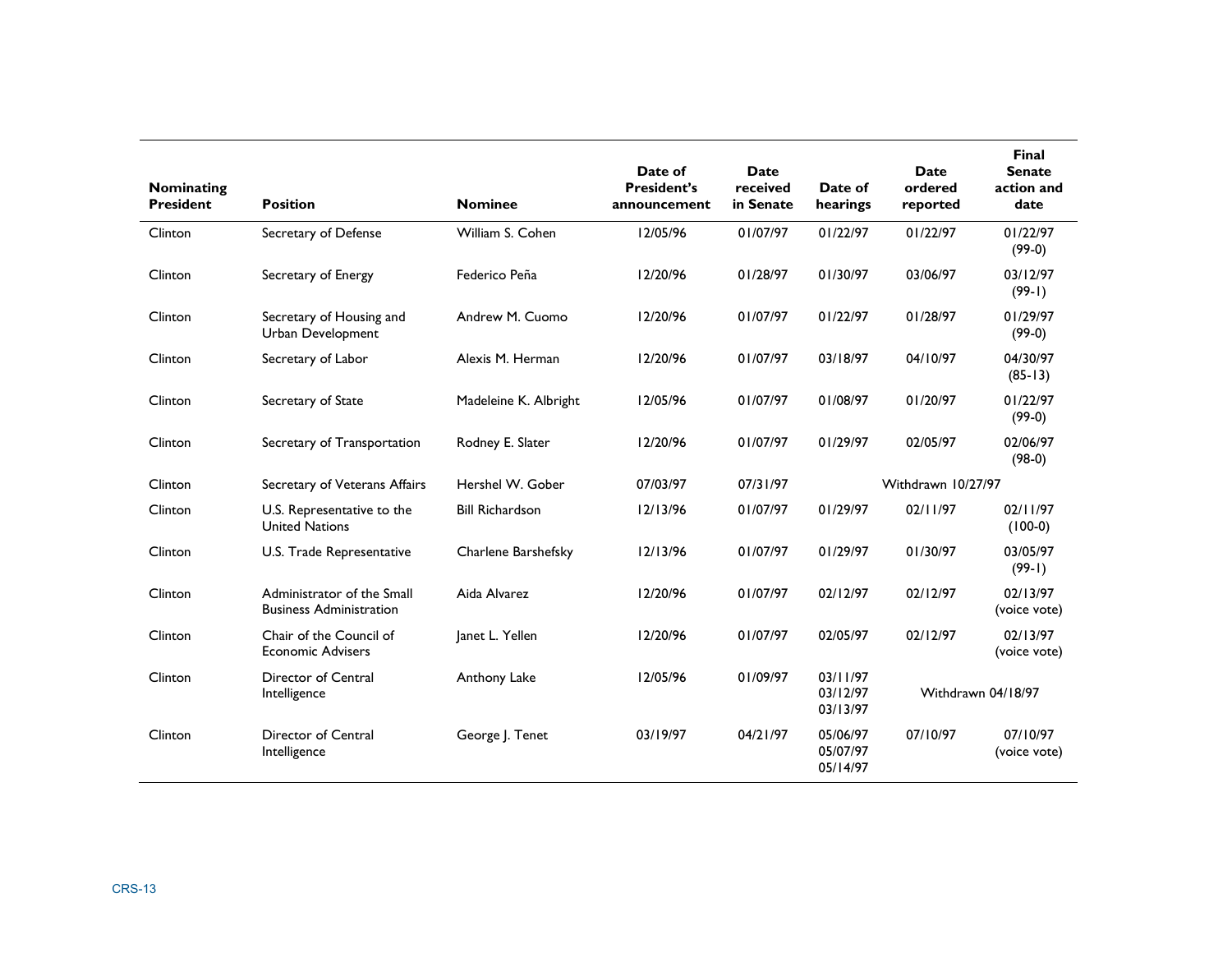| Nominating<br><b>President</b> | <b>Position</b>                                                   | <b>Nominee</b>      | Date of<br><b>President's</b><br>announcement | <b>Date</b><br>received<br>in Senate | Date of<br>hearings  | <b>Date</b><br>ordered<br>reported | <b>Final</b><br><b>Senate</b><br>action and<br>date |
|--------------------------------|-------------------------------------------------------------------|---------------------|-----------------------------------------------|--------------------------------------|----------------------|------------------------------------|-----------------------------------------------------|
| Bush, G. W.                    | Secretary of Agriculture                                          | Mike Johanns        | 12/02/04                                      | 01/04/05                             | 01/06/05             | 01/06/05                           | 01/20/05<br>(voice vote)                            |
| Bush, G. W.                    | Secretary of Commerce                                             | Carlos M. Gutierrez | 11/29/04                                      | 01/04/05                             | 01/05/05             | 01/06/05                           | 01/24/05<br>(voice vote)                            |
| Bush, G. W.                    | Secretary of Education                                            | Margaret Spellings  | 11/17/04                                      | 01/04/05                             | 01/06/05             | 01/06/05                           | 01/20/05<br>(voice vote)                            |
| Bush, G. W.                    | Secretary of Energy                                               | Samuel W. Bodman    | 12/10/04                                      | 01/04/05                             | 01/19/05             | 01/26/05                           | 01/31/05<br>(voice vote)                            |
| Bush, G. W.                    | Secretary of Health and<br><b>Human Services</b>                  | Michael O. Leavitt  | 12/13/04                                      | 01/04/05                             | 01/18/05<br>01/19/05 | 01/25/05                           | 01/26/05<br>(voice vote)                            |
| Bush, G. W.                    | Secretary of Homeland<br>Security                                 | Michael Chertoff    | 01/11/05                                      | 01/31/05                             | 02/02/05             | 02/07/05                           | 02/15/05<br>$(98-0)$                                |
| Bush, G. W.                    | <b>Attorney General</b>                                           | Alberto Gonzales    | 11/10/04                                      | 01/04/05                             | 01/06/05             | 01/26/05                           | 02/03/05<br>$(60-36)$                               |
| Bush, G. W.                    | Secretary of State                                                | Condoleezza Rice    | 11/16/04                                      | 01/04/05                             | 01/18/05<br>01/19/05 | 01/19/05                           | 01/26/05<br>$(85-13)$                               |
| Bush, G. W.                    | Secretary of Veterans Affairs                                     | Jim Nicholson       | 12/09/04                                      | 01/04/05                             | 01/24/05             | 01/24/05                           | 01/26/05<br>(voice vote)                            |
| Bush, G. W.                    | Administrator of the<br><b>Environmental Protection</b><br>Agency | Stephen L. Johnson  | 03/04/05                                      | 03/17/05                             | 04/06/05             | 04/13/05                           | 04/28/05<br>(voice vote)                            |
| Bush, G. W.                    | U.S. Trade Representative                                         | Robert J. Portman   | 03/17/05                                      | 04/13/05                             | 04/21/05             | 04/26/05                           | 04/28/05<br>(voice vote)                            |
| Obama                          | Secretary of Commerce                                             | Penny Pritzker      | 05/02/13                                      | 05/09/13                             | 05/23/13             | 06/10/13                           | 06/25/13<br>$(97-1)$                                |
| Obama                          | Secretary of Defense                                              | Charles T. Hagel    | 01/07/13                                      | 01/22/13                             | 01/31/13             | 02/13/13                           | 02/26/13<br>$(58-41)$                               |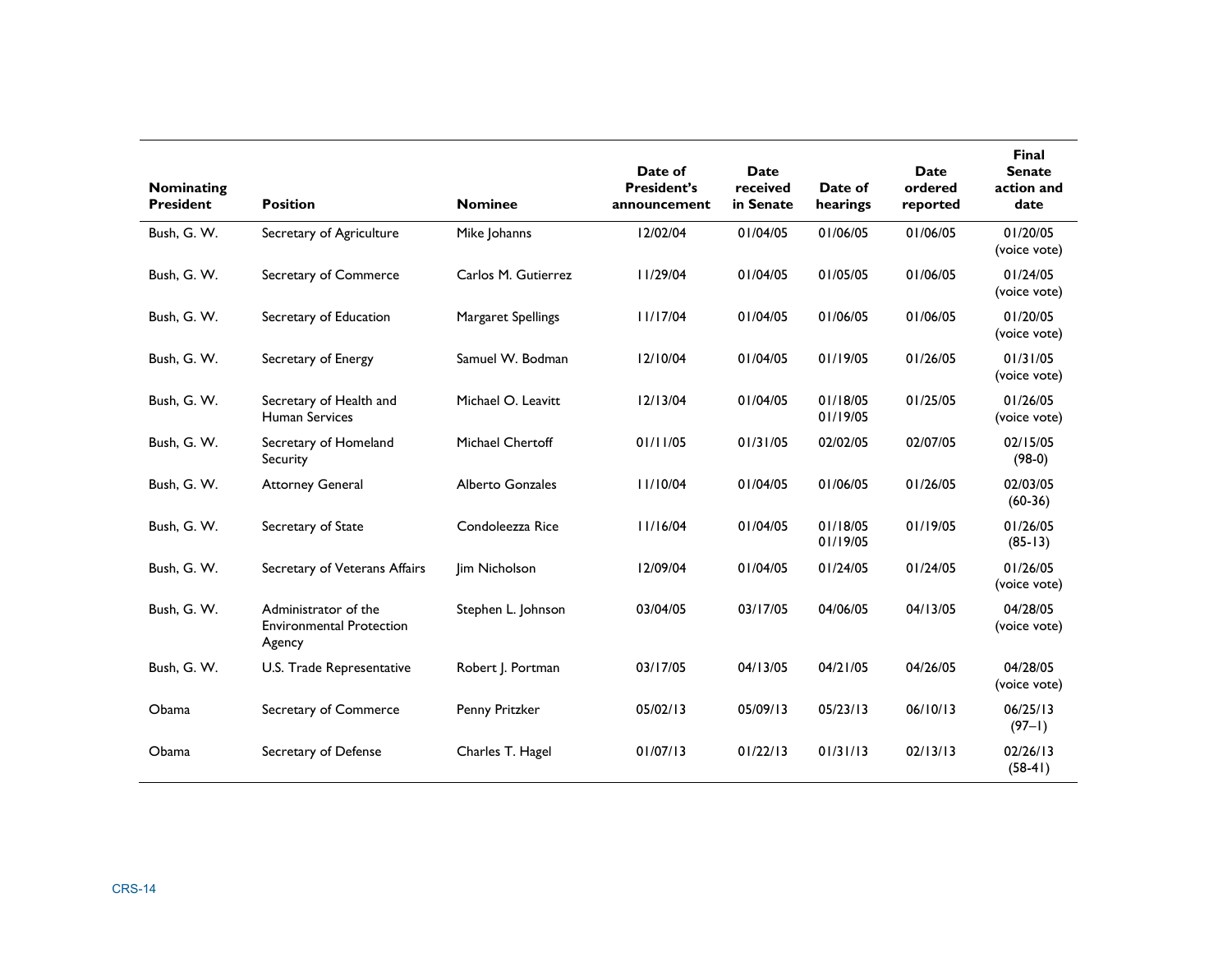| Nominating<br><b>President</b> | <b>Position</b>                                                   | <b>Nominee</b>    | Date of<br><b>President's</b><br>announcement | <b>Date</b><br>received<br>in Senate | Date of<br>hearings  | <b>Date</b><br>ordered<br>reported | Final<br><b>Senate</b><br>action and<br>date |
|--------------------------------|-------------------------------------------------------------------|-------------------|-----------------------------------------------|--------------------------------------|----------------------|------------------------------------|----------------------------------------------|
| Obama                          | Secretary of Energy                                               | Ernest J. Moniz   | 03/04/13                                      | 03/07/13                             | 04/09/13             | 04/18/13                           | 05/16/13<br>$(97-0)$                         |
| Obama                          | Secretary of Homeland<br>Security                                 | Jeh Johnson       | 10/18/13                                      | 10/28/13                             | 11/13/13             | 11/20/13                           | 12/16/13<br>$(78-16)$                        |
| Obama                          | Secretary of the Interior                                         | Sarah Jewell      | 02/06/13                                      | 02/07/13                             | 03/07/13             | 03/21/13                           | 04/10/13<br>$(87-11)$                        |
| Obama                          | Secretary of Labor                                                | Thomas E. Perez   | 03/18/13                                      | 03/19/13                             | 04/18/13             | 05/16/13                           | 07/18/13<br>$(54-46)$                        |
| Obama                          | Secretary of State                                                | John F. Kerry     | 12/21/12                                      | 01/22/13                             | 01/24/13             | 01/29/13                           | 01/29/13<br>$(94-3)$                         |
| Obama                          | Secretary of Transportation                                       | Anthony R. Foxx   | 04/29/13                                      | 05/07/13                             | 05/22/13             | 06/10/13                           | 06/27/13<br>$(100-0)$                        |
| Obama                          | Secretary of the Treasury                                         | Jacob J. Lew      | 01/10/13                                      | 01/22/13                             | 02/13/13             | 02/26/13                           | 02/27/13<br>$(71-26)$                        |
| Obama                          | Administrator of the<br><b>Environmental Protection</b><br>Agency | Regina McCarthy   | 03/04/13                                      | 03/07/13                             | 04/11/13             | 05/16/13                           | 07/18/13<br>$(59-40)$                        |
| Obama                          | Director of the Office of<br>Management and Budget                | Sylvia M. Burwell | 03/04/13                                      | 03/07/13                             | 04/09/13<br>04/10/13 | 04/17/13                           | 04/24/13<br>$(96-0)$                         |
| Obama                          | U.S. Trade Representative                                         | Michael Froman    | 05/02/13                                      | 05/07/13                             | 06/06/13             | 06/11/13                           | 06/19/13<br>$(93-4)$                         |
| Obama                          | Chairman of the Council of<br><b>Economic Advisors</b>            | Jason Furman      | 06/10/13                                      | 06/11/13                             | 06/27/13             | 07/18/13                           | 08/01/13<br>(voice vote)                     |
| Obama                          | U.S. Representative to the<br><b>United Nations</b>               | Samantha Power    | 06/05/13                                      | 06/13/13                             | 07/17/13             | 07/23/13                           | 08/01/13<br>$(87-10)$                        |

**Source:** Data were compiled using the Legislative Information System (LIS), the *Public Papers of the Presidents of the United States,* press accounts of public statements of the President, and the White House website.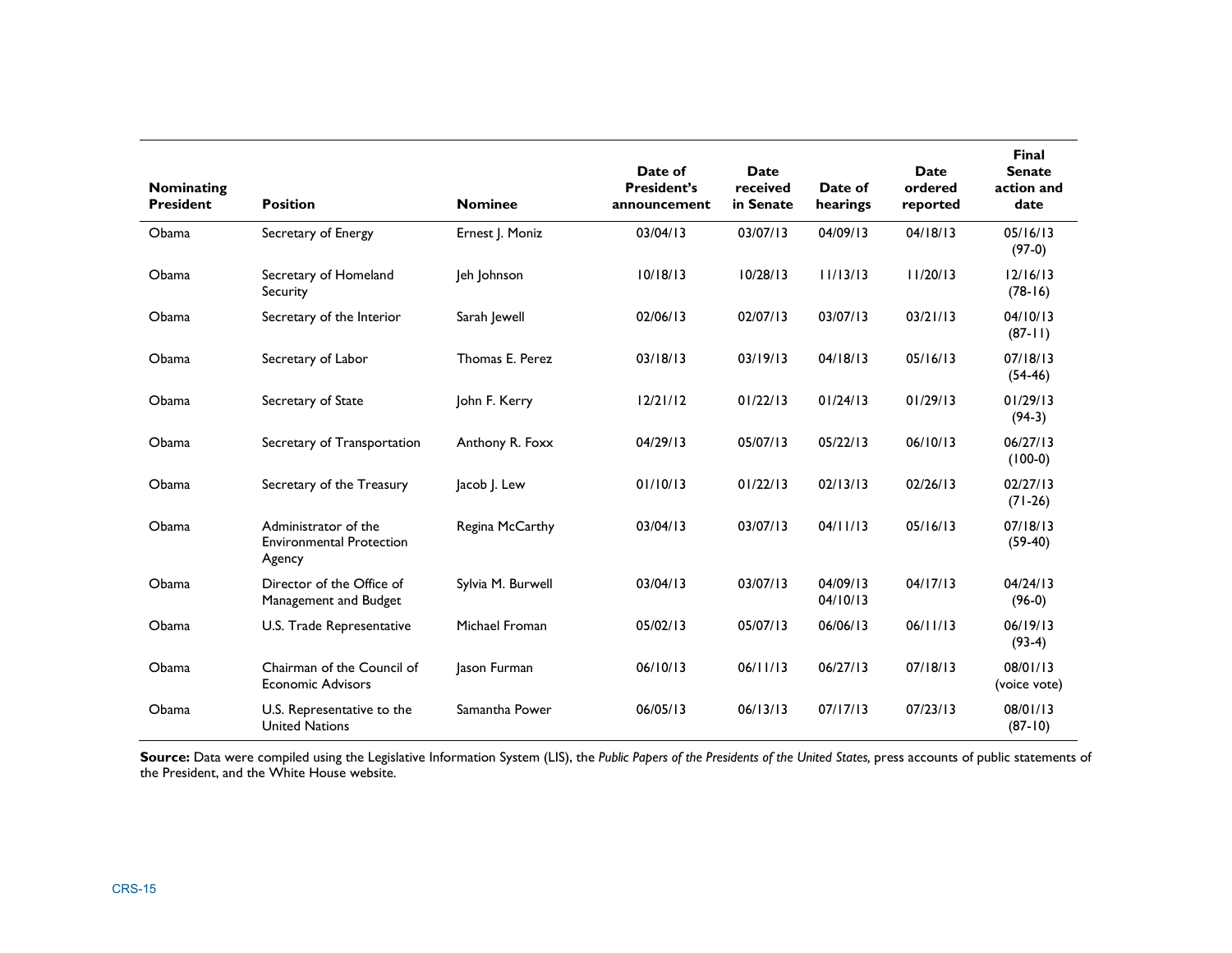**Notes:** The data included in this table are nominations to Cabinet positions submitted between November 1 of the President's re-election year and December 31 of the first year of the second term.

a. Meese was first nominated on February 3, 1984. The Senate Judiciary Committee held hearings on the nomination, but did not report it to the full Senate. In accordance with Senate rules, the nomination was returned to the President when the Senate adjourned sine die on October 18, 1984. Meese's confirmation was delayed by an investigation related to his financial relationships with some individuals who had obtained federal jobs with his assistance. An independent counsel, appointed by then-Attorney General William French Smith at Meese's request, cleared him of any violations of criminal law. President Reagan first mentioned his intention of renominating Meese on September 7, 1984, under the assumption that the report of the results of the investigation would not reveal any incriminating new information. The President formally announced his intentions on September 20, 1984, after the report's release. Meese was then renominated and confirmed as shown above. See "Meese Confirmed After Delay of 13 Months," *Congressional Quarterly Almanac: 99th Congress 1st Session ... 1985* (Washington, Congressional Quarterly, 1986), p. 236.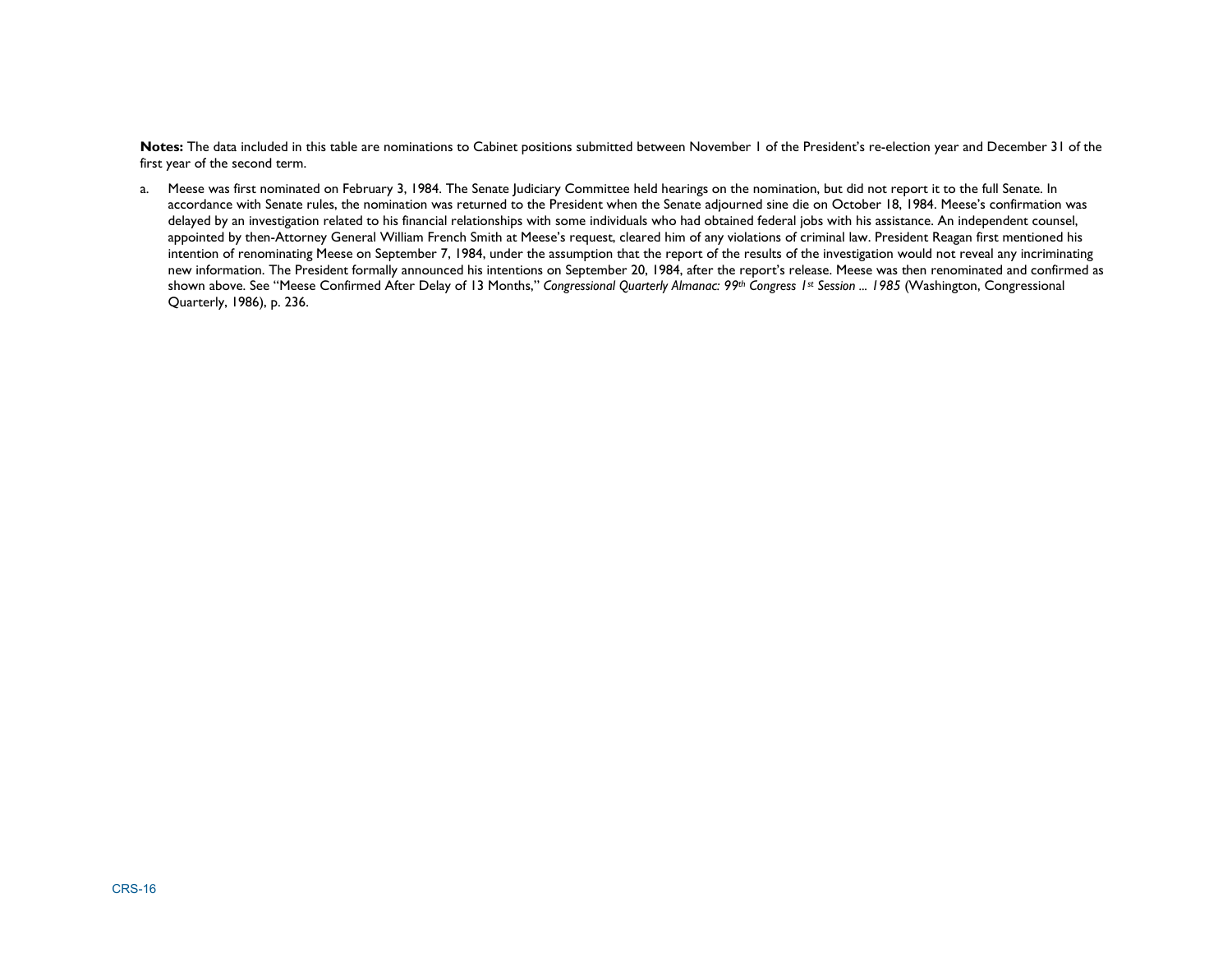| <b>Nominating</b><br><b>President</b> | <b>Position</b>                                        | <b>Nominee</b>         | Days from<br>announcement<br>to date received<br>in Senate | Days from<br>received in Senate<br>to first hearing<br>date | Days from<br>first hearing<br>to ordered<br>reported | Days from<br>ordered<br>reported to<br>final action | Days from<br>announcement<br>to final Senate<br>action | Days from<br>receipt in<br>Senate to<br>final action |
|---------------------------------------|--------------------------------------------------------|------------------------|------------------------------------------------------------|-------------------------------------------------------------|------------------------------------------------------|-----------------------------------------------------|--------------------------------------------------------|------------------------------------------------------|
| Reagan                                | Secretary of<br>Education                              | William J. Bennett     | 8                                                          | 10                                                          | 8                                                    |                                                     | 27                                                     | $ 9\rangle$                                          |
| Reagan                                | Secretary of Energy                                    | John S. Herrington     | 8                                                          | 13                                                          | 5                                                    |                                                     | 27                                                     | 19                                                   |
| Reagan                                | Secretary of Health<br>and Human Services              | Otis R. Bowen          | 27                                                         | 6                                                           |                                                      |                                                     | 35                                                     | 8                                                    |
| Reagan                                | Secretary of the<br>Interior                           | Donald P. Hodel        | 12                                                         | $\overline{10}$                                             | 4                                                    |                                                     | 27                                                     | 15                                                   |
| Reagan                                | <b>Attorney General</b>                                | <b>Edwin Meese III</b> | 105                                                        | 26                                                          | $\overline{7}$                                       | 8                                                   | 156                                                    | 51                                                   |
| Reagan                                | Secretary of Labor                                     | William E. Brock III   | 28                                                         | 6                                                           |                                                      | $\overline{2}$                                      | 37                                                     | 9                                                    |
| Reagan                                | Secretary of the<br>Treasury                           | James A. Baker III     | $\overline{10}$                                            | 5                                                           |                                                      | 5                                                   | 21                                                     | П                                                    |
| Reagan                                | U.S. Representative<br>to the United<br><b>Nations</b> | Vernon A. Walters      | 45                                                         | 37                                                          | 6                                                    | 9                                                   | 97                                                     | 52                                                   |
| Reagan                                | U.S. Trade<br>Representative                           | Clayton Yeutter        | 70                                                         | 4                                                           | $\overline{2}$                                       | 0                                                   | 86                                                     | 16                                                   |
| Clinton                               | Secretary of<br>Commerce                               | William M. Daley       | 25                                                         | 15                                                          | $\overline{7}$                                       |                                                     | 48                                                     | 23                                                   |
| Clinton                               | Secretary of<br>Defense                                | William S. Cohen       | 33                                                         | 15                                                          | 0                                                    | 0                                                   | 48                                                     | 15                                                   |
| Clinton                               | Secretary of Energy                                    | Federico Peña          | 39                                                         | $\overline{2}$                                              | 35                                                   | 6                                                   | 82                                                     | 43                                                   |
| Clinton                               | Secretary of<br>Housing and Urban<br>Development       | Andrew M. Cuomo        | 8                                                          | 15                                                          | 6                                                    |                                                     | 40                                                     | 22                                                   |
| Clinton                               | Secretary of Labor                                     | Alexis M. Herman       | 8                                                          | 70                                                          | 23                                                   | 20                                                  | 3                                                      | 113                                                  |

#### **Table A-2. Duration of Nominations to Cabinet Positions During Inter-Term Transitions Since 1984**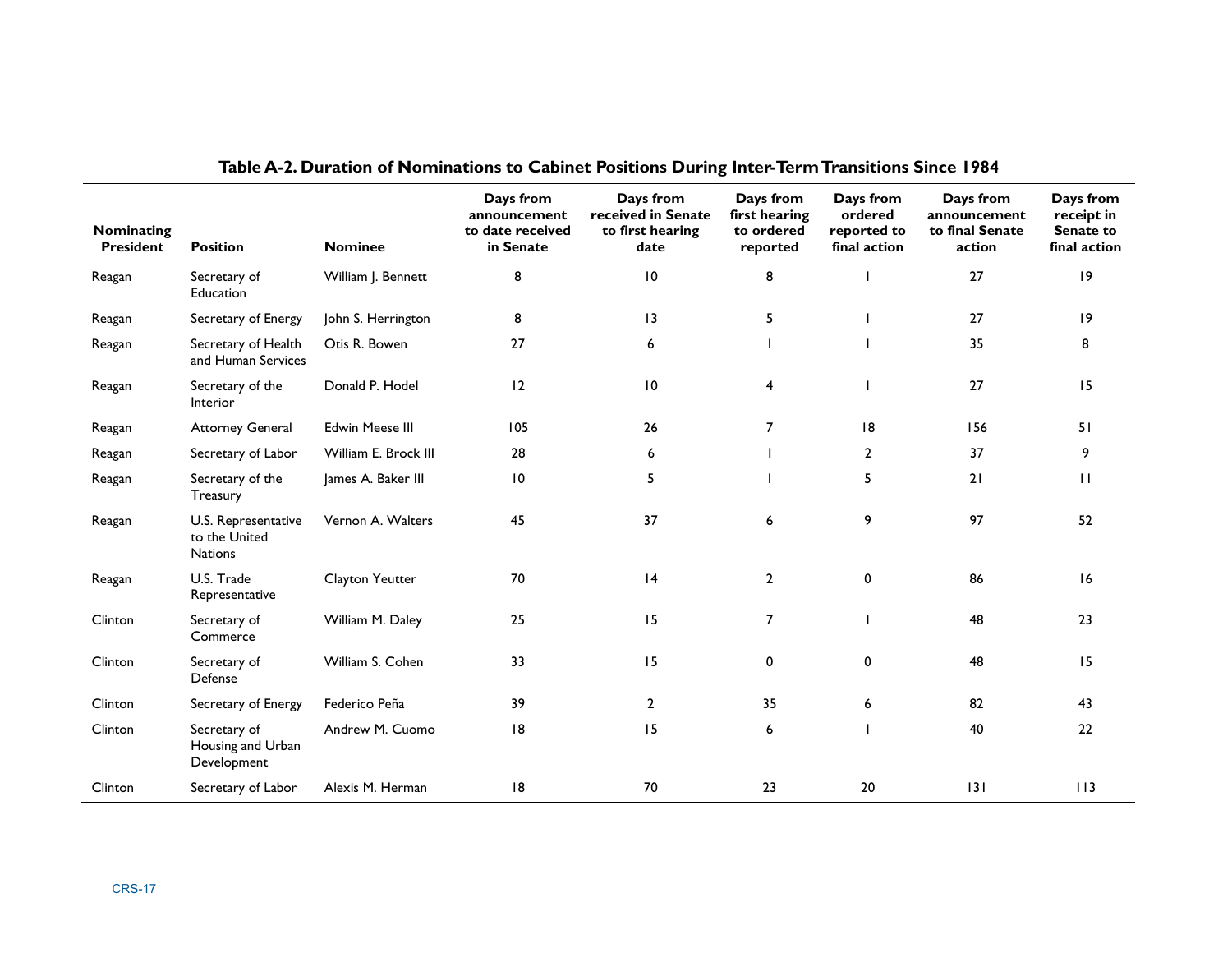| Nominating<br><b>President</b> | <b>Position</b>                                          | <b>Nominee</b>           | Days from<br>announcement<br>to date received<br>in Senate | Days from<br>received in Senate<br>to first hearing<br>date | Days from<br>first hearing<br>to ordered<br>reported | Days from<br>ordered<br>reported to<br>final action | Days from<br>announcement<br>to final Senate<br>action | Days from<br>receipt in<br>Senate to<br>final action |
|--------------------------------|----------------------------------------------------------|--------------------------|------------------------------------------------------------|-------------------------------------------------------------|------------------------------------------------------|-----------------------------------------------------|--------------------------------------------------------|------------------------------------------------------|
| Clinton                        | Secretary of State                                       | Madeleine K.<br>Albright | 33                                                         | T                                                           | 12                                                   | $\overline{2}$                                      | 48                                                     | 15                                                   |
| Clinton                        | Secretary of<br>Transportation                           | Rodney E. Slater         | 8                                                          | 22                                                          | $\overline{7}$                                       |                                                     | 48                                                     | 30                                                   |
| Clinton                        | Secretary of<br><b>Veterans Affairs</b>                  | Hershel W. Gober         | 28                                                         | n/a                                                         | n/a                                                  | n/a                                                 | n/a                                                    | n/a                                                  |
| Clinton                        | U.S. Representative<br>to the United<br><b>Nations</b>   | <b>Bill Richardson</b>   | 25                                                         | 22                                                          | 3                                                    | 0                                                   | 60                                                     | 35                                                   |
| Clinton                        | <b>United States Trade</b><br>Representative             | Charlene Barshefsky      | 7                                                          | 22                                                          |                                                      | 34                                                  | 64                                                     | 57                                                   |
| Clinton                        | Administrator of<br>the Small Business<br>Administration | Aida Alvarez             | 8                                                          | 36                                                          | 0                                                    |                                                     | 55                                                     | 37                                                   |
| Clinton                        | Chair of the<br>Council of<br><b>Economic Advisers</b>   | Janet L. Yellen          | 8                                                          | 29                                                          | $\overline{7}$                                       |                                                     | 55                                                     | 37                                                   |
| Clinton                        | Director of Central<br>Intelligence                      | Anthony Lake             | 35                                                         | 61                                                          | n/a                                                  | n/a                                                 | n/a                                                    | n/a                                                  |
| Clinton                        | Director of Central<br>Intelligence                      | George J. Tenet          | 33                                                         | 15                                                          | 65                                                   | $\mathbf 0$                                         | 113                                                    | 80                                                   |
| Bush, G. W.                    | Secretary of<br>Agriculture                              | Mike Johanns             | 33                                                         | $\mathbf{2}$                                                | 0                                                    | 4                                                   | 49                                                     | 16                                                   |
| Bush, G. W.                    | Secretary of<br>Commerce                                 | Carlos M. Gutierrez      | 36                                                         | $\mathbf{I}$                                                |                                                      | 18                                                  | 56                                                     | 20                                                   |
| Bush, G. W.                    | Secretary of<br>Education                                | Margaret Spellings       | 48                                                         | $\overline{2}$                                              | $\mathbf 0$                                          | 4                                                   | 64                                                     | 16                                                   |
| Bush, G. W.                    | Secretary of Energy                                      | Samuel W. Bodman         | 25                                                         | 15                                                          | $\overline{7}$                                       | 5                                                   | 52                                                     | 27                                                   |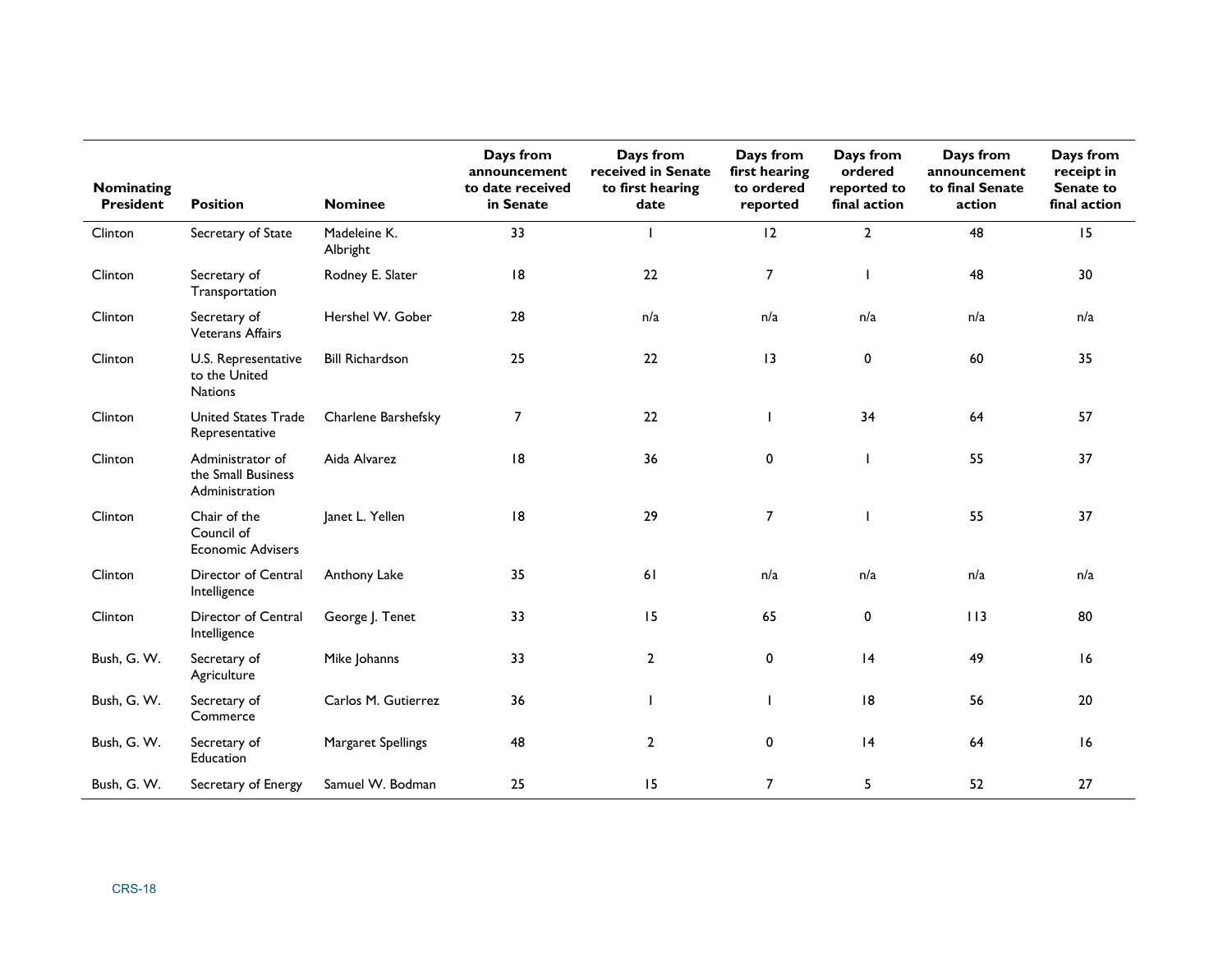| Nominating<br><b>President</b> | <b>Position</b>                                            | <b>Nominee</b>     | Days from<br>announcement<br>to date received<br>in Senate | Days from<br>received in Senate<br>to first hearing<br>date | Days from<br>first hearing<br>to ordered<br>reported | Days from<br>ordered<br>reported to<br>final action | Days from<br>announcement<br>to final Senate<br>action | Days from<br>receipt in<br>Senate to<br>final action |
|--------------------------------|------------------------------------------------------------|--------------------|------------------------------------------------------------|-------------------------------------------------------------|------------------------------------------------------|-----------------------------------------------------|--------------------------------------------------------|------------------------------------------------------|
| Bush, G. W.                    | Secretary of Health<br>and Human Services                  | Michael O. Leavitt | 22                                                         | 4                                                           | $\overline{7}$                                       |                                                     | 44                                                     | 22                                                   |
| Bush, G. W.                    | Secretary of<br>Homeland Security                          | Michael Chertoff   | 20                                                         | $\overline{2}$                                              | 5                                                    | 8                                                   | 35                                                     | 15                                                   |
| Bush, G. W.                    | <b>Attorney General</b>                                    | Alberto Gonzales   | 55                                                         | $\overline{2}$                                              | 20                                                   | 8                                                   | 85                                                     | 30                                                   |
| Bush, G. W.                    | Secretary of State                                         | Condoleezza Rice   | 49                                                         | 4                                                           |                                                      | $\overline{7}$                                      | 71                                                     | 22                                                   |
| Bush, G. W.                    | Secretary of<br><b>Veterans Affairs</b>                    | Jim Nicholson      | 26                                                         | 20                                                          | $\mathbf 0$                                          | $\mathbf{2}$                                        | 48                                                     | 22                                                   |
| Bush, G. W.                    | Administrator of<br>the Environmental<br>Protection Agency | Stephen L. Johnson | 3                                                          | 20                                                          | $\overline{7}$                                       | 15                                                  | 55                                                     | 42                                                   |
| Bush, G. W.                    | U.S. Trade<br>Representative                               | Robert J. Portman  | 27                                                         | 8                                                           | 5                                                    | $\mathbf{2}$                                        | 42                                                     | 15                                                   |
| Obama                          | Secretary of<br>Commerce                                   | Penny Pritzker     | $\overline{7}$                                             | 4                                                           | 18                                                   | 15                                                  | 54                                                     | 47                                                   |
| Obama                          | Secretary of<br>Defense                                    | Charles T. Hagel   | 15                                                         | 9                                                           | 13                                                   | 3                                                   | 50                                                     | 35                                                   |
| Obama                          | Secretary of Energy                                        | Ernest J. Moniz    | 3                                                          | 33                                                          | 9                                                    | 28                                                  | 73                                                     | 70                                                   |
| Obama                          | Secretary of<br><b>Homeland Security</b>                   | Jeh Johnson        | $\overline{10}$                                            | 16                                                          | $\overline{7}$                                       | 26                                                  | 59                                                     | 49                                                   |
| Obama                          | Secretary of the<br>Interior                               | Sarah Jewell       |                                                            | 28                                                          | 4                                                    | 20                                                  | 63                                                     | 62                                                   |
| Obama                          | Secretary of Labor                                         | Thomas E. Perez    |                                                            | 30                                                          | 28                                                   | 63                                                  | 122                                                    | 2                                                    |
| Obama                          | Secretary of State                                         | John F. Kerry      | 32                                                         | $\overline{2}$                                              | 5                                                    | 0                                                   | 39                                                     | $\overline{7}$                                       |
| Obama                          | Secretary of<br>Transportation                             | Anthony R. Foxx    | 8                                                          | 15                                                          | $ 9\rangle$                                          | 17                                                  | 59                                                     | 51                                                   |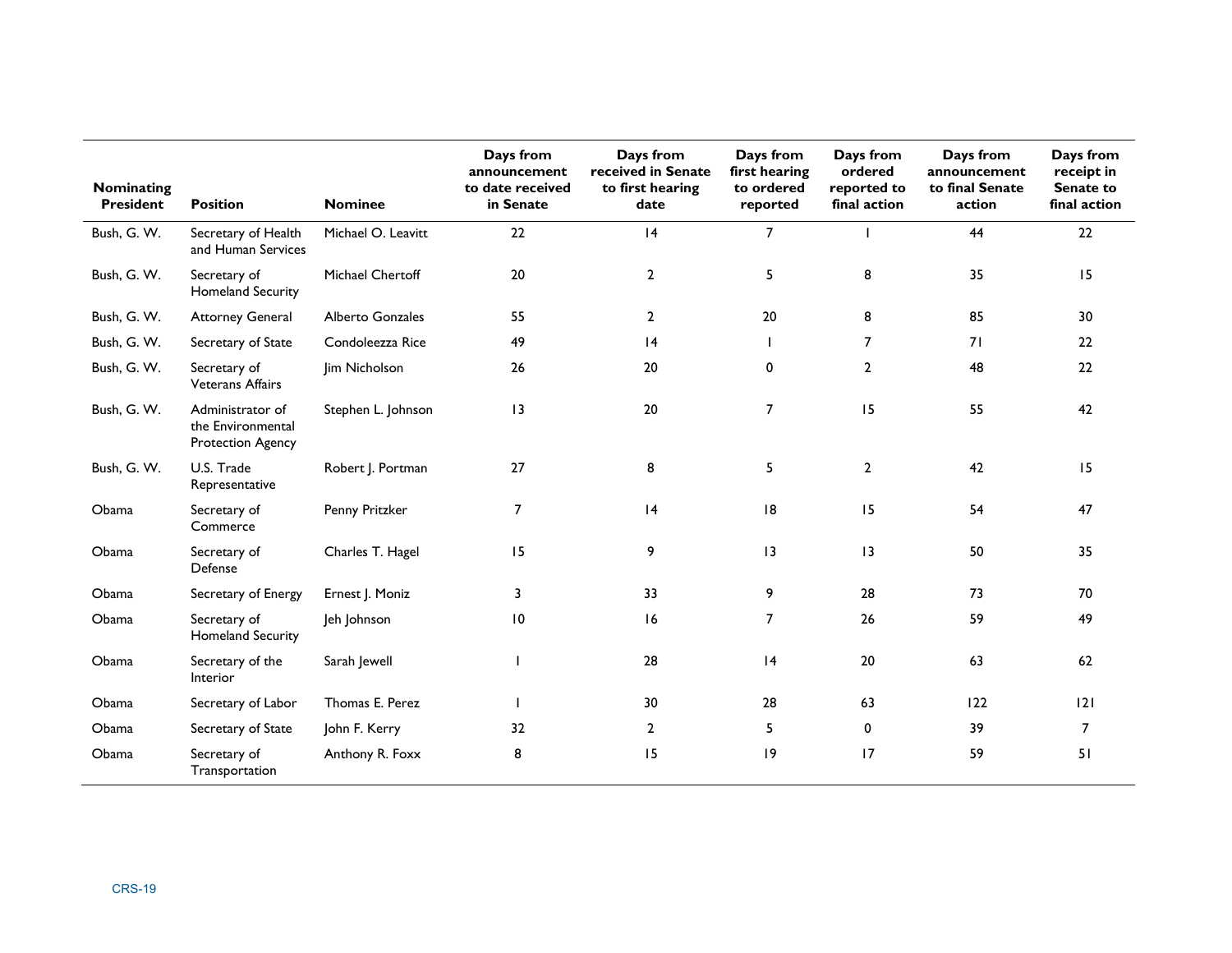| <b>Nominating</b><br><b>President</b>                                       | <b>Position</b>                                                   | <b>Nominee</b>    | Days from<br>announcement<br>to date received<br>in Senate | Days from<br>received in Senate<br>to first hearing<br>date | Days from<br>first hearing<br>to ordered<br>reported | Days from<br>ordered<br>reported to<br>final action | Days from<br>announcement<br>to final Senate<br>action | Days from<br>receipt in<br>Senate to<br>final action |
|-----------------------------------------------------------------------------|-------------------------------------------------------------------|-------------------|------------------------------------------------------------|-------------------------------------------------------------|------------------------------------------------------|-----------------------------------------------------|--------------------------------------------------------|------------------------------------------------------|
| Obama                                                                       | Secretary of the<br>Treasury                                      | Jacob J. Lew      | 12                                                         | 22                                                          | 3                                                    |                                                     | 48                                                     | 36                                                   |
| Obama                                                                       | Administrator of<br>the Environmental<br><b>Protection Agency</b> | Regina McCarthy   | 3                                                          | 35                                                          | 35                                                   | 63                                                  | 136                                                    | 133                                                  |
| Obama                                                                       | Director of the<br>Office of<br>Management and<br><b>Budget</b>   | Sylvia M. Burwell | 3                                                          | 33                                                          | 8                                                    | 7                                                   | 51                                                     | 48                                                   |
| Obama                                                                       | U.S. Trade<br>Representative                                      | Michael Froman    | 5                                                          | 30                                                          | 5                                                    | 8                                                   | 48                                                     | 43                                                   |
| Obama                                                                       | Chairman of the<br>Council of<br><b>Economic Advisors</b>         | Jason Furman      |                                                            | 16                                                          | 21                                                   | 4                                                   | 52                                                     | 51                                                   |
| Obama                                                                       | U.S. Representative<br>to the United<br><b>Nations</b>            | Samantha Power    | 8                                                          | 34                                                          | 6                                                    | 9                                                   | 57                                                     | 49                                                   |
| Mean number of days from announcement / receipt in Senate to final action   |                                                                   |                   |                                                            |                                                             |                                                      |                                                     | 61.6                                                   | 34.8                                                 |
| Median number of days from announcement / receipt in Senate to final action |                                                                   |                   |                                                            |                                                             |                                                      |                                                     | 53.0                                                   | 32.5                                                 |

**Source:** Data were compiled using the Legislative Information System (LIS), the *Public Papers of the Presidents of the United States,* press accounts of public statements of the President, and the White House website.

**Note:** The data included in this table are nominations to Cabinet positions submitted between November 1 of the President's re-election year and December 31 of the first year of the second term.